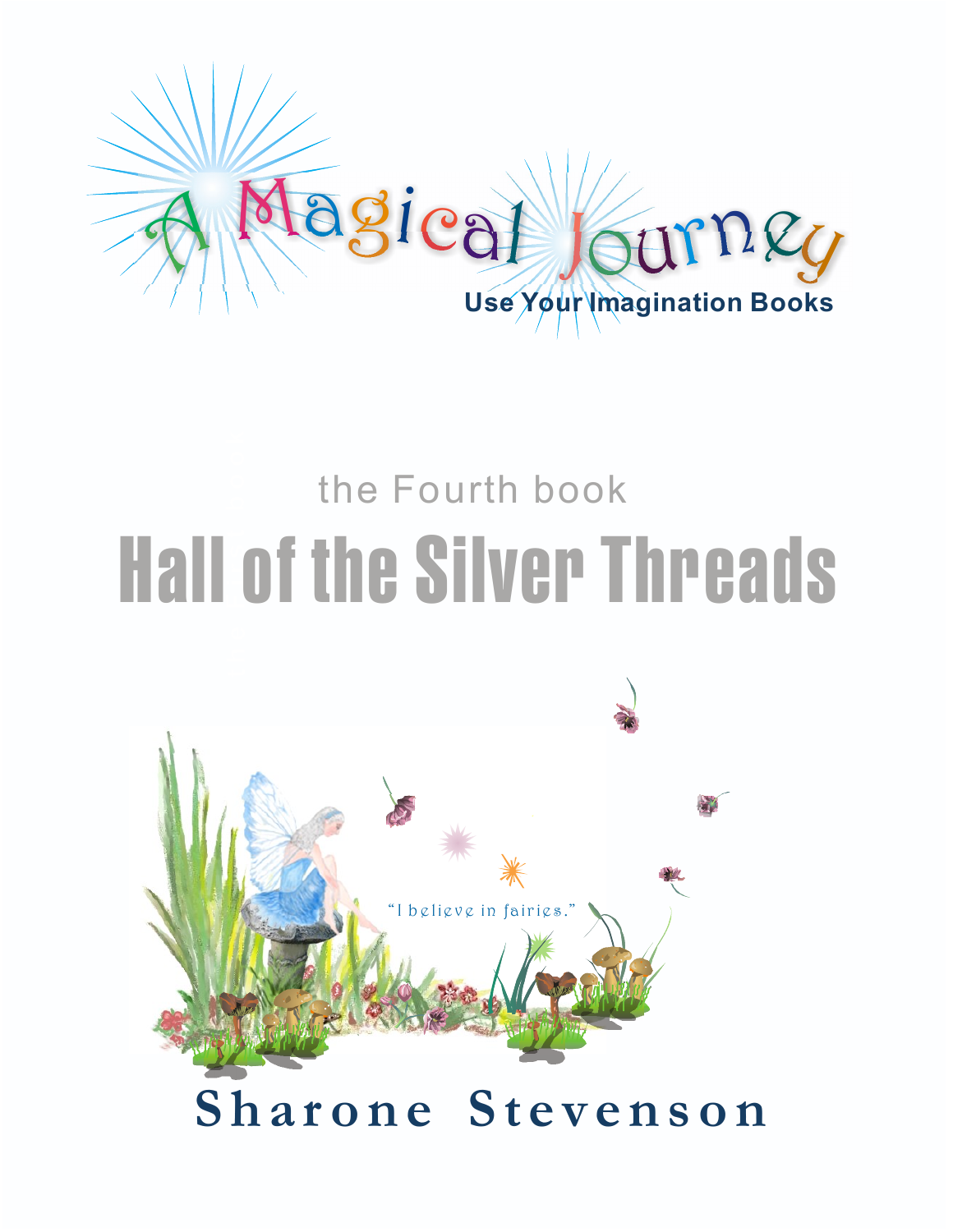### **A MAGICAL JOURNEY BOOK SERIES**

The Second Book The Search Begins

The First Book An Unusual Day in Fairyland The Third Book A Ball of Golden Light The Fourth Book Hall of the Silver Threads The Fifth Book Back to Fairyland

Copyright Sharone Stevenson © 2011 No part of this book my be reproduced or copied without written permission of the author. email: imagine@radiantartistry.com Designed and Published in Canada by Radiant Artistry, BC Canada

ISBN 978-0-9731722-8-7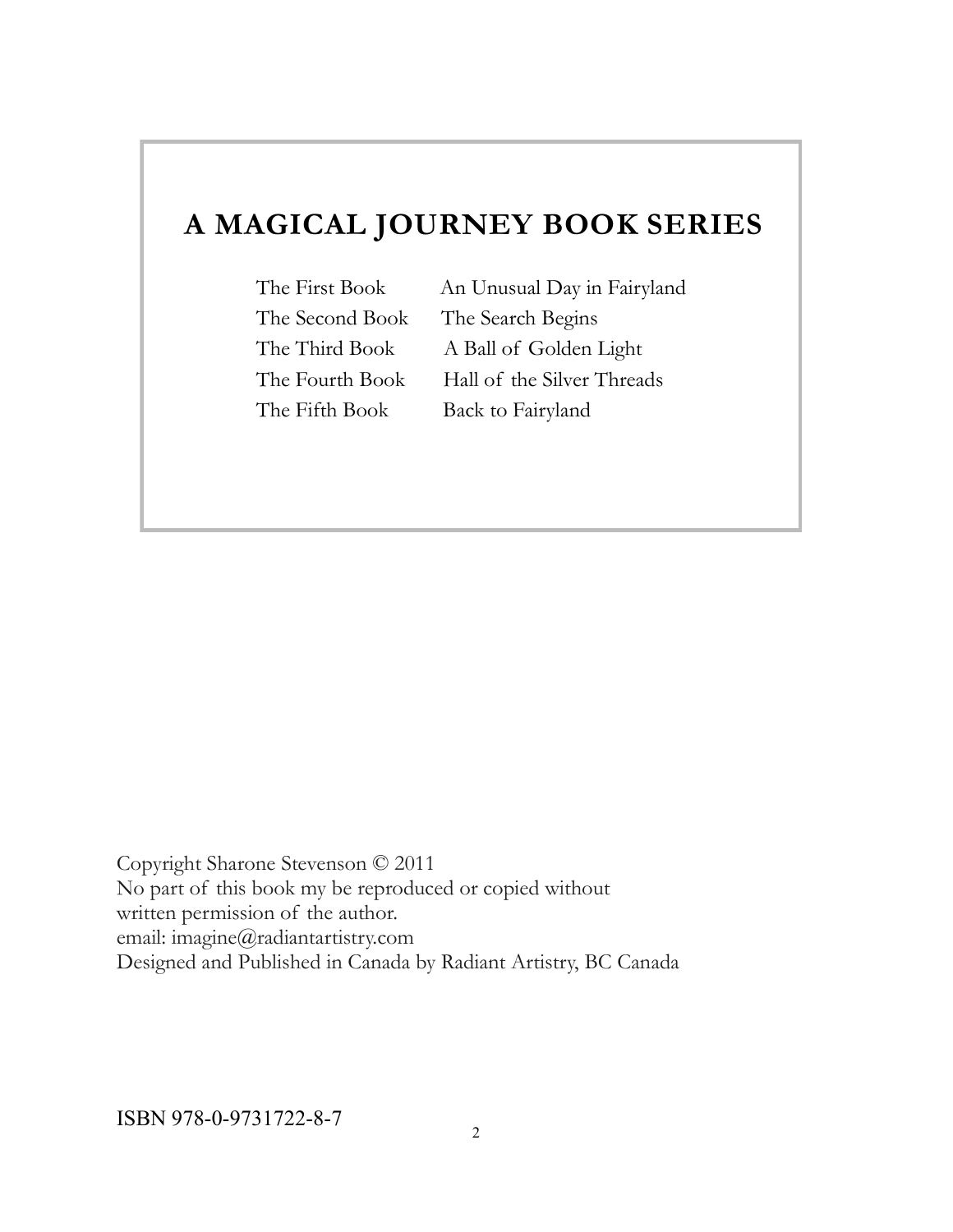## Hall of the Silver Threads

cked up tightly under Maestro Skylark's feathers, Beatrix the Butterfly felt warm and cozy. His strong powerful body was carrying her, and Fairy Blue Light, swiftly up to meet the Little White Cloud.

Fairy Blue Light had very carefully moved off of Beatrix' back, and tucked herself up just behind one of his wings. She was so excited she could hardly keep still. She wondered how many other fairies had ever had the chance to ride on the back of the most beautiful golden skylark. As the sound of the wind rushed by his feathers, she started to sing. She sang as loudly as she could, hoping that no one could hear her.

When Beatrix heard Fairy Blue Light singing, she smiled to herself. She thought her voice was very musical. So, while Fairy Blue Light sang, Beatrix decided to talk with Maestro Skylark. Very carefully she wriggled up closer to his head and said, "Maestro Skylark, it is so kind of you to take us up to meet the Little White Cloud. I do hope you'll continue your journey back to Fairyland when you have dropped us off."

"Yes, I'm sure I shall Miss Beatrix. But the most important thing now is to get the two of you safely up to him," he said, in a surprisingly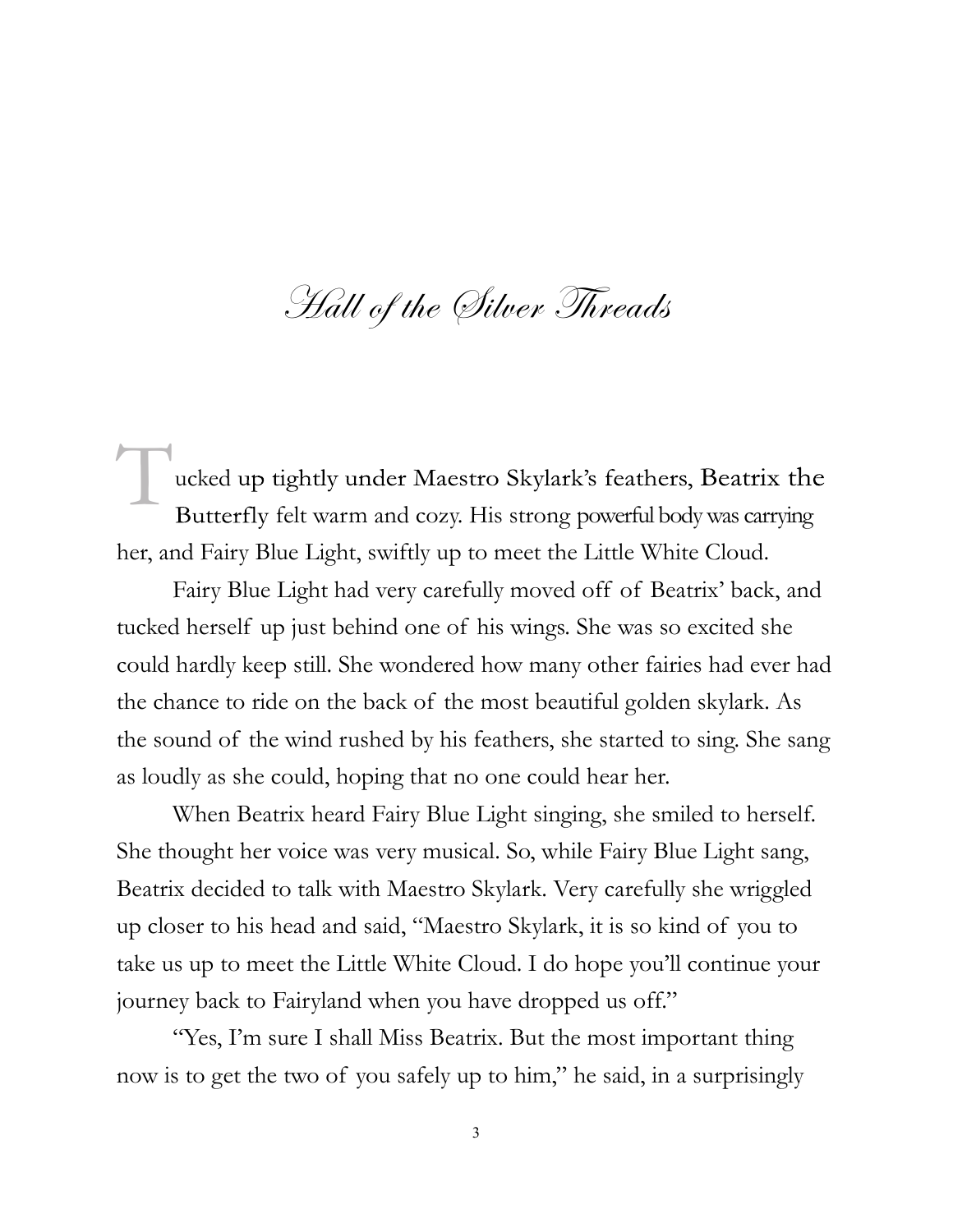courteous manner.

"Oh, thank you sir," she replied. "But, there is something I'm rather curious about. Do you mind if I ask you a question?"

"Well, if you don't ask a question, you'll most certainly never know the answer," he replied bluntly. "If we were all afraid of asking questions, we'd never learn anything. I always ask a lot of questions, that is why I know so much. Now, Miss Beatrix, what is it you want to know?"

"Well," she replied, trying to find the right words, "when we first saw you, you were coming towards us so fast, we thought you were going to bump into us. I'm wondering if you saw us."

"Of course I did," he snapped. "I've two perfectly good eyes. Why would you think I couldn't see you?"

"Actually," said Beatrix, wishing now she hadn't asked such a silly question, "when we left Fairyland, we were covered with magic dust. It made us invisible. So of course, we didn't think you could see us."

"Oh, is that all!" he replied haughtily. "The answer is quite simple. All things invisible are visible to those who are invisible. I cannot imagine how anyone wouldn't know the answer to such an easy question."

His neck feathers ruffled, and he shook his head, and said, "Did you ever see the breeze that helps you to fly? Well, that's believing without seeing. It's so simple."

But it wasn't all that simple to Beatrix. She didn't understand riddles.

"Er . . . I'm trying to understand what you mean. Are you saying that you're invisible too? Did you find some magic dust by mistake?"

"No, of course not Miss Beatrix," he said impatiently. "I've just come from the Golden City Behind the Sun. And to anyone who doesn't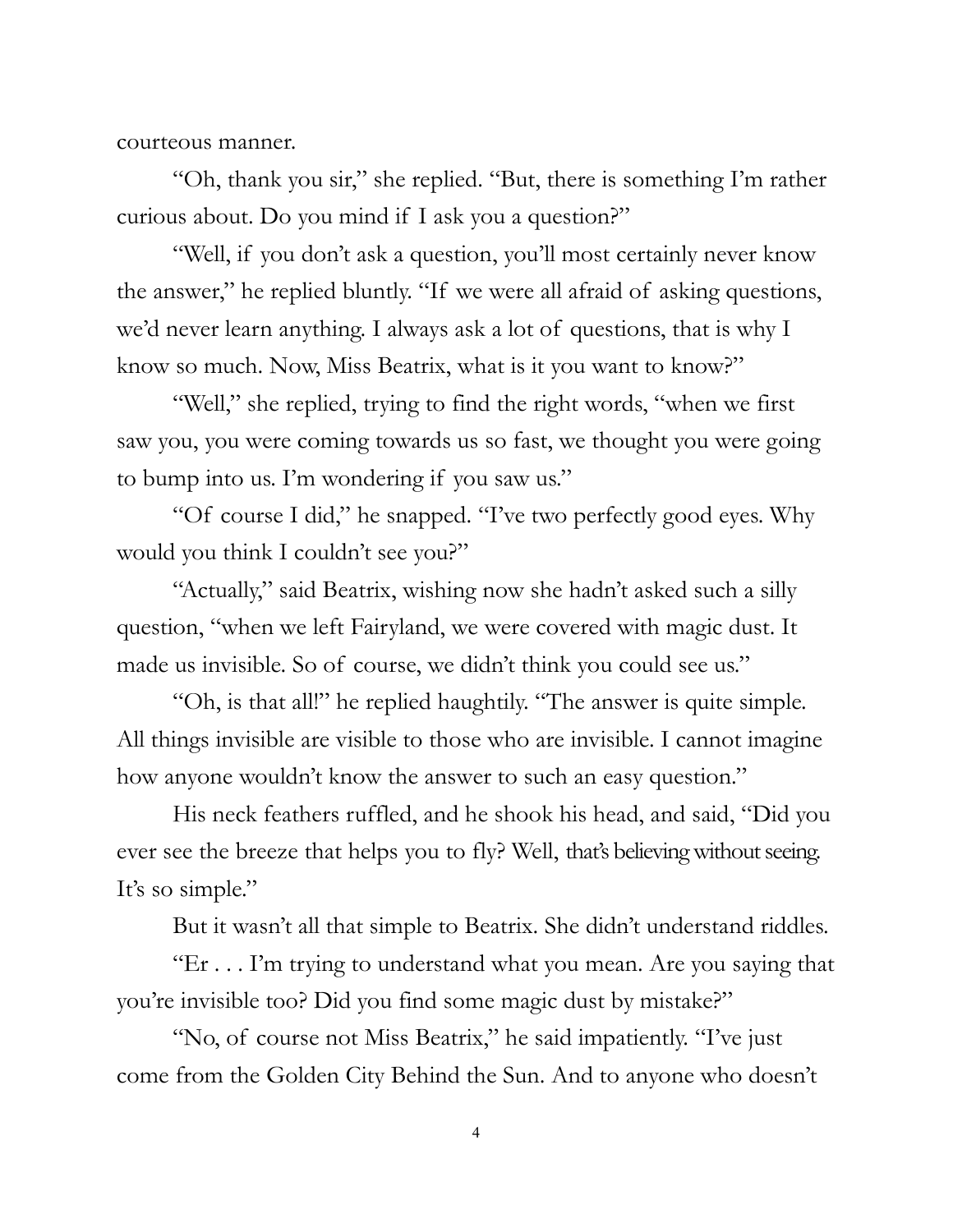live there, I'm invisible too."

Maestro Skylark closed his beak tightly, and poor Beatrix knew he thought she was just a silly little butterfly. So she decided not to ask any more questions. She turned and looked up at the Little White Cloud and now he seemed to be just a bit closer.

But, the little trio had no idea what had taken place long before he appeared in the clear blue sky. In the Hall of the Silver Threads, in the Golden City Behind the Sun, everyone was very worried. A group of pixies and elves chatted with each other. They pointed and laughed at a small puff of white cloud that sulked in a corner on the other side of the large hall.

Near by the little white cloud, two big heavy golden doors were wide open. Beyond them, the endless blue sky reached out forever. A large spinning wheel with silver threads still hanging from the spindle, sat motionless in the middle of the floor. On high shelves around the hall, a few large reels of silver threads were stacked up on top of each other. In one corner, on a lower shelf, were smaller reels with threads in all the colors of the rainbow.

The Keeper of the Silver Threads stroked his long white beard, and just stood staring at the Little White Cloud.

"How can anyone be this stubborn?" he asked himself. His long purple velvet gown swished as he turned quickly and walked away.

Close by the open doors, a frightened and angry little voice cried out, "I won't go! I just won't go! It's not fair! I'm only a Little White Cloud, and I don't want to go out there alone!"

The Keeper of the Silver Threads called the Pink Butterfly over to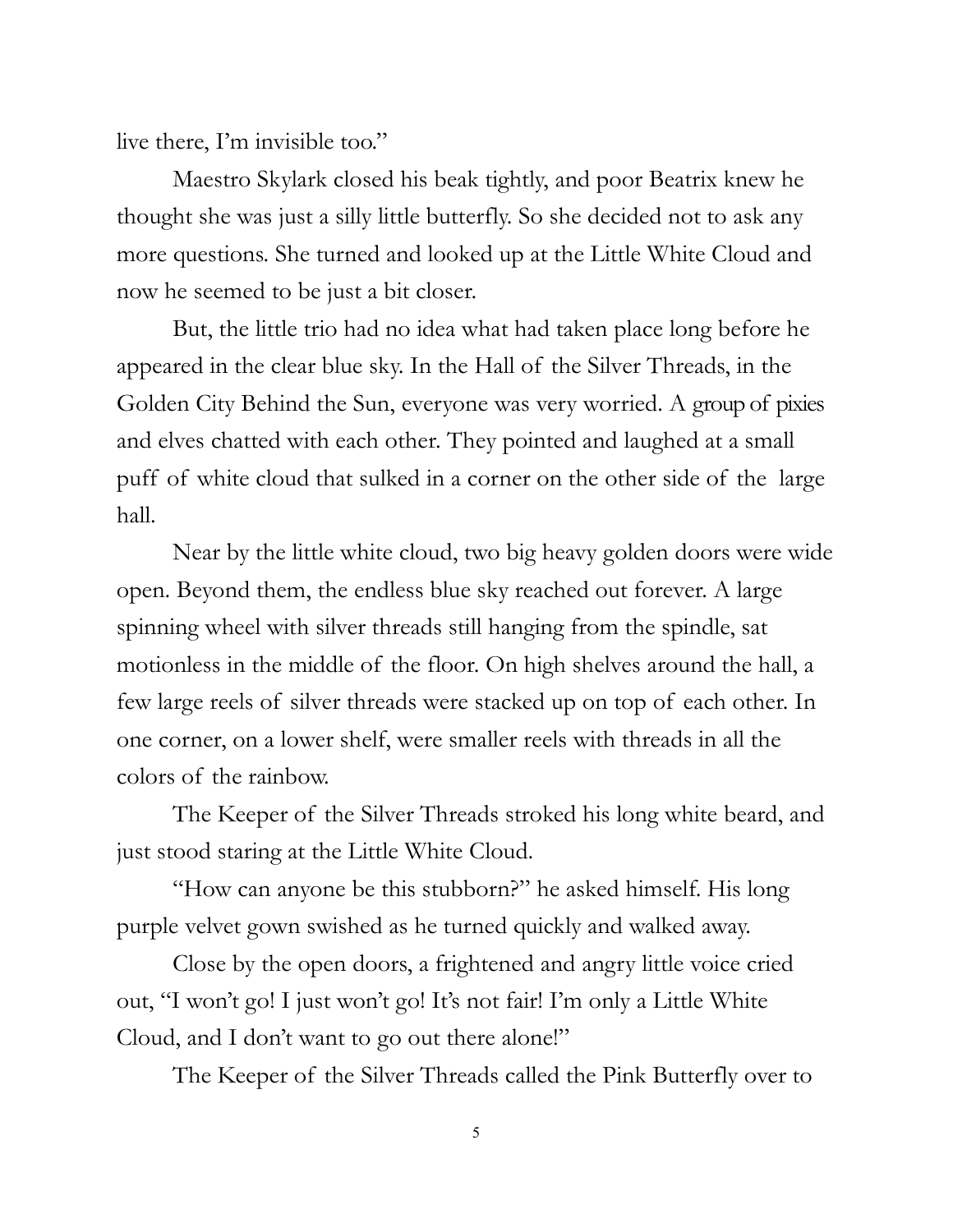see if she could help. She was in charge of lowering him into the sky, and had promised Beatrix that he would be there to meet them.

She fluttered close to him and whispered gently, "Dear Little White Cloud, don't you realize how important you are? You have been specially chosen to meet my friend Beatrix the Butterfly, and Fairy Blue Light, on their way here from Fairyland. Don't forget, I'm going with you, so you won't be alone."

"I just don't care! I'm not going!" he replied sulkily, and refused to listen to her, or anyone else.

Even though he was only a Little White Cloud, he knew that once he left the Golden City, there was no way he could return, and he wasn't ready to leave home yet. So he pouted and sulked, hoping someone would agree with him. But no one did.

The Pink Butterfly flew over to all the helpers and said, "There's one more thing we can try. As he won't listen to us, we'll have to call in Mother Nature. She will know exactly what to do."

The helpers agreed, and quickly moved back to give her room. The Pink Butterfly closed her eyes and imagined Mother Nature standing in front of her. And, as fast as a shooting star, Mother Nature appeared.

"Whew! That was most unexpected!" she exclaimed, as she removed a twig from her soft coppery-red curls, and shook out her autumn-orange gossamer skirt.

The helpers moved away and went back to their work. The Pink Butterfly and Mother Nature walked over to the Little White Cloud.

"Please, just give me a second to get my breath," Mother Nature said, as she sat down on a beautiful crystal chair that sparkled with light.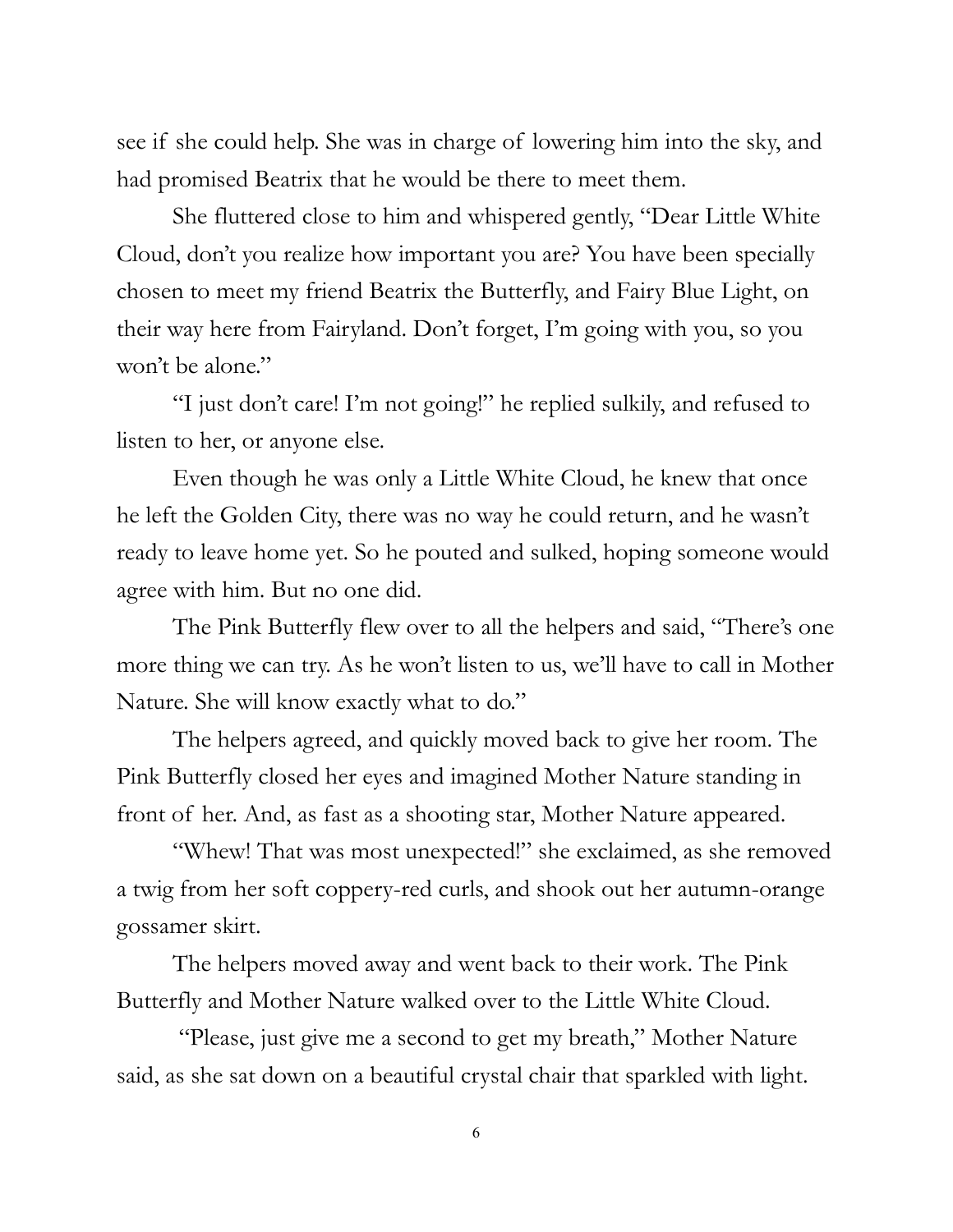"Your urgent call took me completely by surprise."

The Pink Butterfly nodded and smiled, and sat down too. She knew Mother Nature liked everything in perfect order, and this unexpected visit, most certainly was not on her schedule for the day.

"Of course Mother Nature," she replied. "I hope we didn't get you at an inconvenient time."

"Well, as a matter of fact, I was just giving the pixies some new paints for the autumn leaves. Yes, I even mixed them myself," she nodded proudly, as she noticed the flakes of bright orange paint still on her hands.

"But, what is so important to call me away so suddenly?" she said, as she turned to the Pink Butterfly.

"Well, as you can see," she replied, looking over at the Little White Cloud, "we're having a problem with him. He just won't cooperate. We need you to tell us exactly what to do?"

"Oh deary me!" replied Mother Nature, feeling quite puzzled. "I thought he would be reliable. But, by the look of him, he's just about to cry himself into a major hailstorm. Let me see what I can do."

Mother Nature got up and went over to the Little White Cloud. She walked back and forth looking at him from all sides, and then spoke very quietly to him. But nothing changed. He just refused to listen.

"I just cannot believe he can be this obstinate," she replied, as she walked back to the Pink Butterfly. "Quite frankly, I just don't know what to do either."

She sat down again and thought for a moment, and then said, "This calls for some extra special help. I will go and ask the Great Being of Light what we should do. He'll know the answer. Please excuse me for just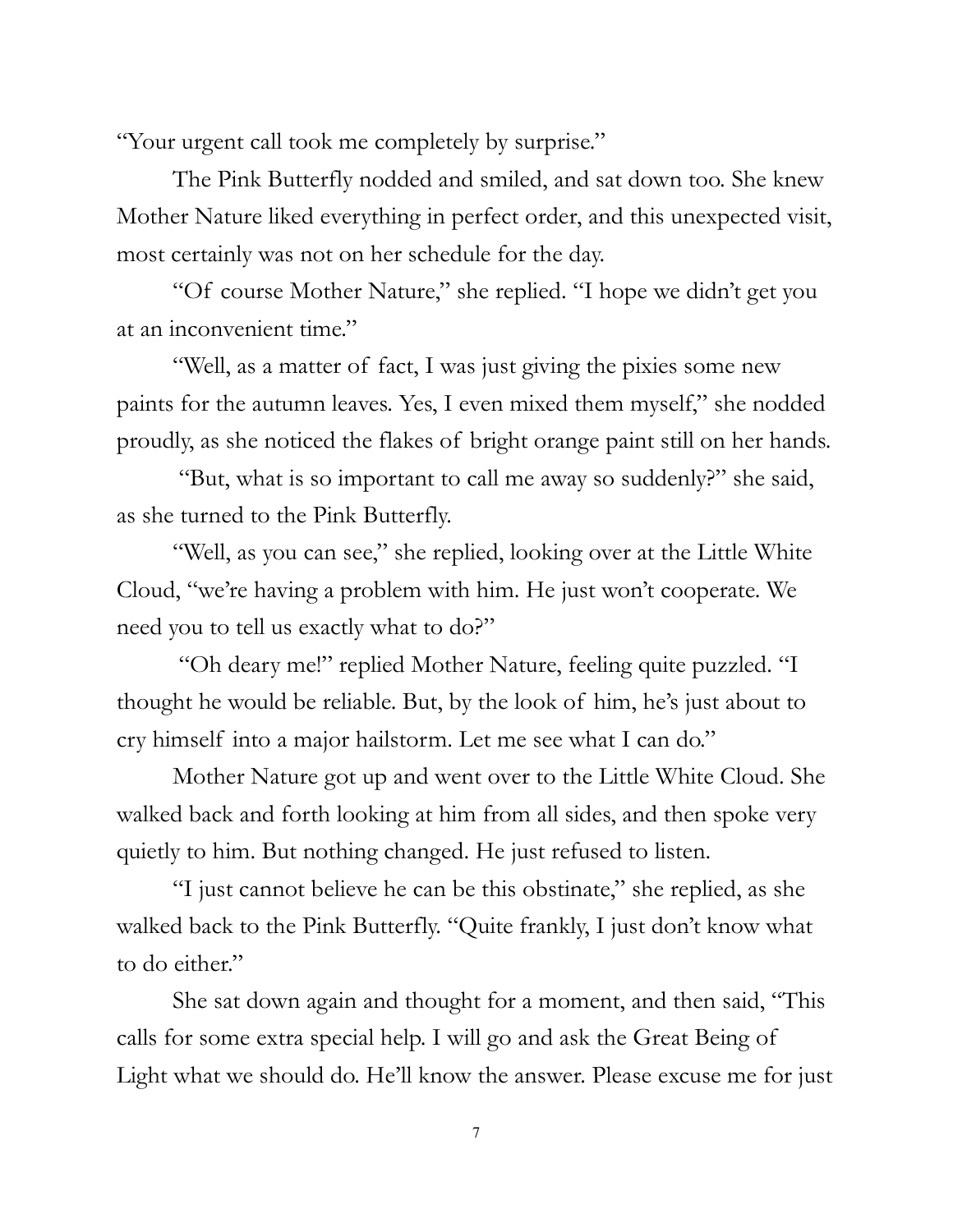a moment."

Mother Nature stood up and crossed her arms over her chest. She counted to three, and simply disappeared.

Meanwhile, everyone gathered around the sad little cloud and tried to convince him to be brave. But being brave wasn't one of his best qualities.

The Hall of the Silver Threads was silent now, except for a slight whimpering sound. The elves and pixies sat around and waited for Mother Nature to return to tell them what to do. The Pink Butterfly also sat quietly, and just gazed at the sad little cloud.

Then, in a flash of light, Mother Nature returned just as quickly as she had left. She gathered up her skirts and daintily skipped straight over to the Keeper of the Silver Threads. He looked up from his spinning, and stood up as she approached him.

"Dear Keeper of the Silver Threads, the Great Being of Light just told me, it isn't quite time for the Little White Cloud to leave home on his own, so he wants you to spin an extra strong thread that will wrap around his middle. It must be strong enough to pull him, and his passengers back up here."

The Keeper of the Silver Threads stroked his long white beard. His ice blue eyes gazed off into the distance. He stood silent for a moment. He'd never heard of anything like this happening before, and wondered what he should do.

He looked around the room and said sadly, "Oh dear! We don't have enough silver thread in stock, so we'll quickly have to spin more." He walked over to the reels of rainbow colored threads and counted them.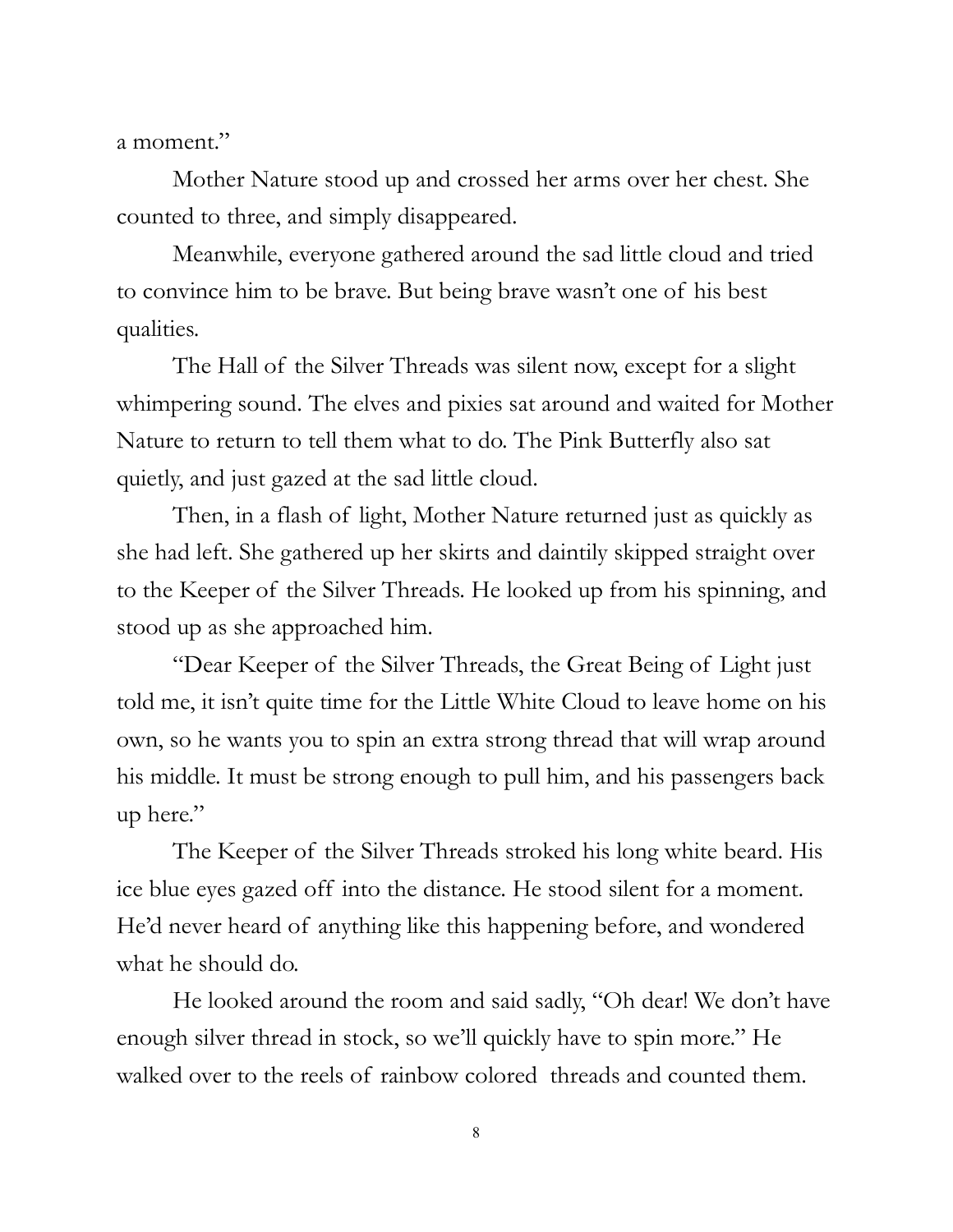He nodded his head, and said, "Hmm! Yes, we'll add some rainbow threads in with the silver ones. That will make them much stronger. But we don't have enough of them either."

Mother Nature looked very worried, and she asked him, "How long will it take to spin all the thread we need, and . . . ?"

"Just leave it to me," he said kindly, and turned and went to a large cupboard. He took out a huge glass bottle filled with very delicate cobwebby tangles.

"Of course," she laughed. "I knew you'd know exactly what to do. You make the best silver threads in the whole kingdom. I must leave you now as I have so much work to do."

"Thank you Mother Nature!" he said, as he swept his right arm across his lean body and bowed deeply. And as quick as you could wink, Mother Nature just disappeared.

He walked over to where all the helpers had gathered and clapped his hands rapidly. "Please come quickly! We have lots of work to do."

The Hall of the Silver Threads now bustled with excitement. Three pixies, each holding on to a long thin wooden paddle, stirred large vats of different colored dyes. Several fairies sat on the floor and pulled the threads into strips. The elves gently carded the delicate fibres, and divided them into different colored batts. Then they carried them over to the Spinning Wheel, and placed them neatly side by side.

The Keeper of the Silver Threads sat on a white marble bench at the spinning wheel. He skillfully wove his magic into the silver threads. Then, he took several strands of rainbow colored threads and twisted them in with the silver ones. His nimble fingers flew fast as the strong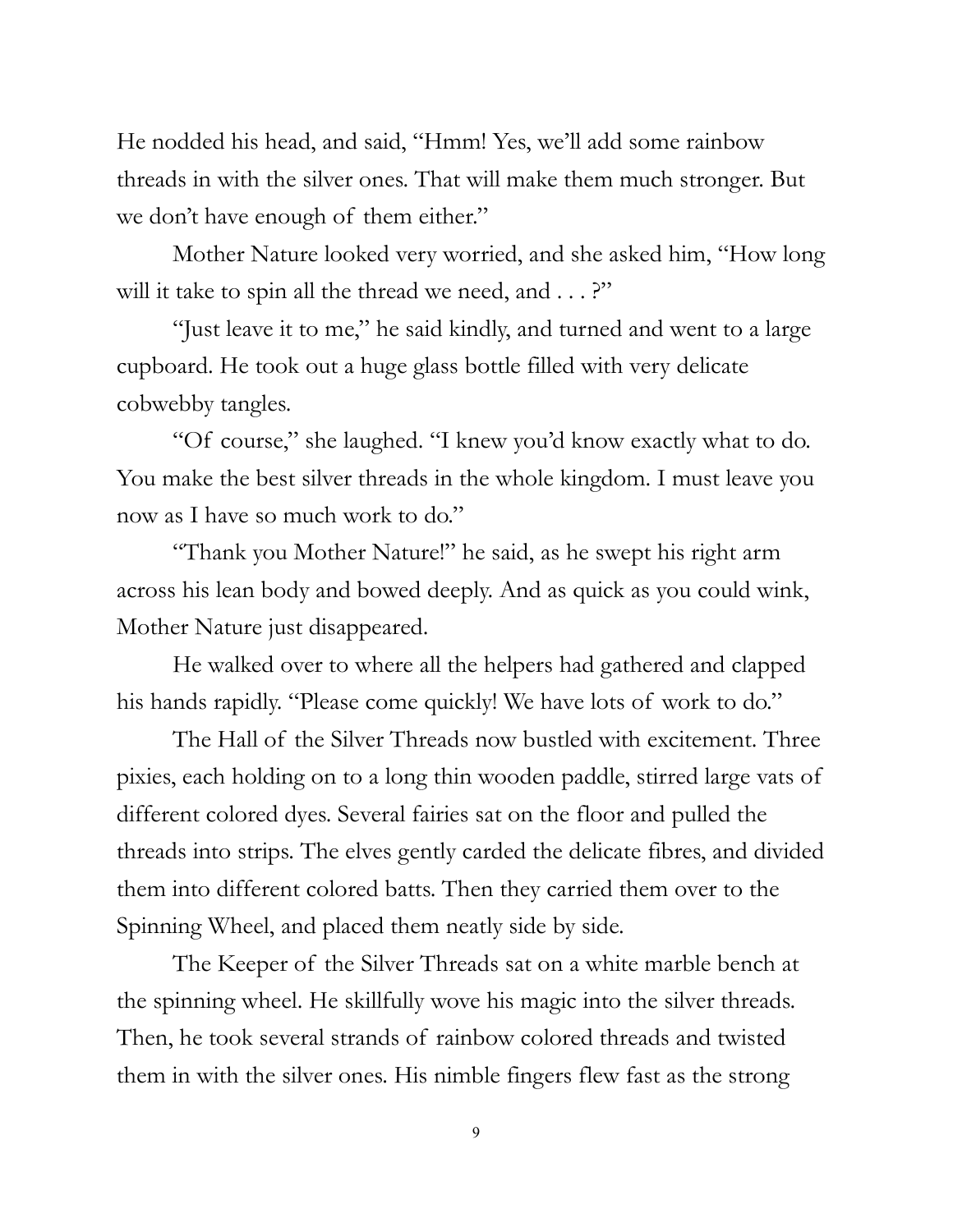twisted colored threads appeared. The spinning wheel creaked and groaned, and the threads grew longer and longer.

"Just one more twist and they're finished," said the Keeper of the Silver Threads happily.

Everyone gathered around and waited for the final threads. As soon as they were finished, the elves and pixies wound them on to large reels, and pushed them over into a corner.

The Keeper of the Silver Threads got up and stretched his tired back. He turned to the Pink Butterfly and the helpers, and said, "Come with me! We are now ready to attach the silver thread."

They all hurried over to the Little White Cloud and noticed that he was now turning greyer and greyer, and growing bigger and bigger.

"Oh my goodness me! If he puffs up any more, we won't get him through the doorway. Hurry, we must work as fast as we can."

The elves and pixies stood in a line, and hand over hand, pulled the colored thread from the reels. The Keeper of the Silver Threads took hold of one end and went over and stood very close to the Little White Cloud.

"Now, please keep still," he said firmly. "We're going to put this strong thread around your tummy. Then if you feel afraid at any time, we can pull you back up."

The frightened Little White Cloud wriggled and squirmed as the elves and pixies dragged the thread right round his middle.

"Tie a large knot in the end," ordered the Keeper of the Silver Threads, "and everyone get into place now, and hold the thread as tightly as you can."

The Pink Butterfly hovered close by, and then asked, "Is it safe for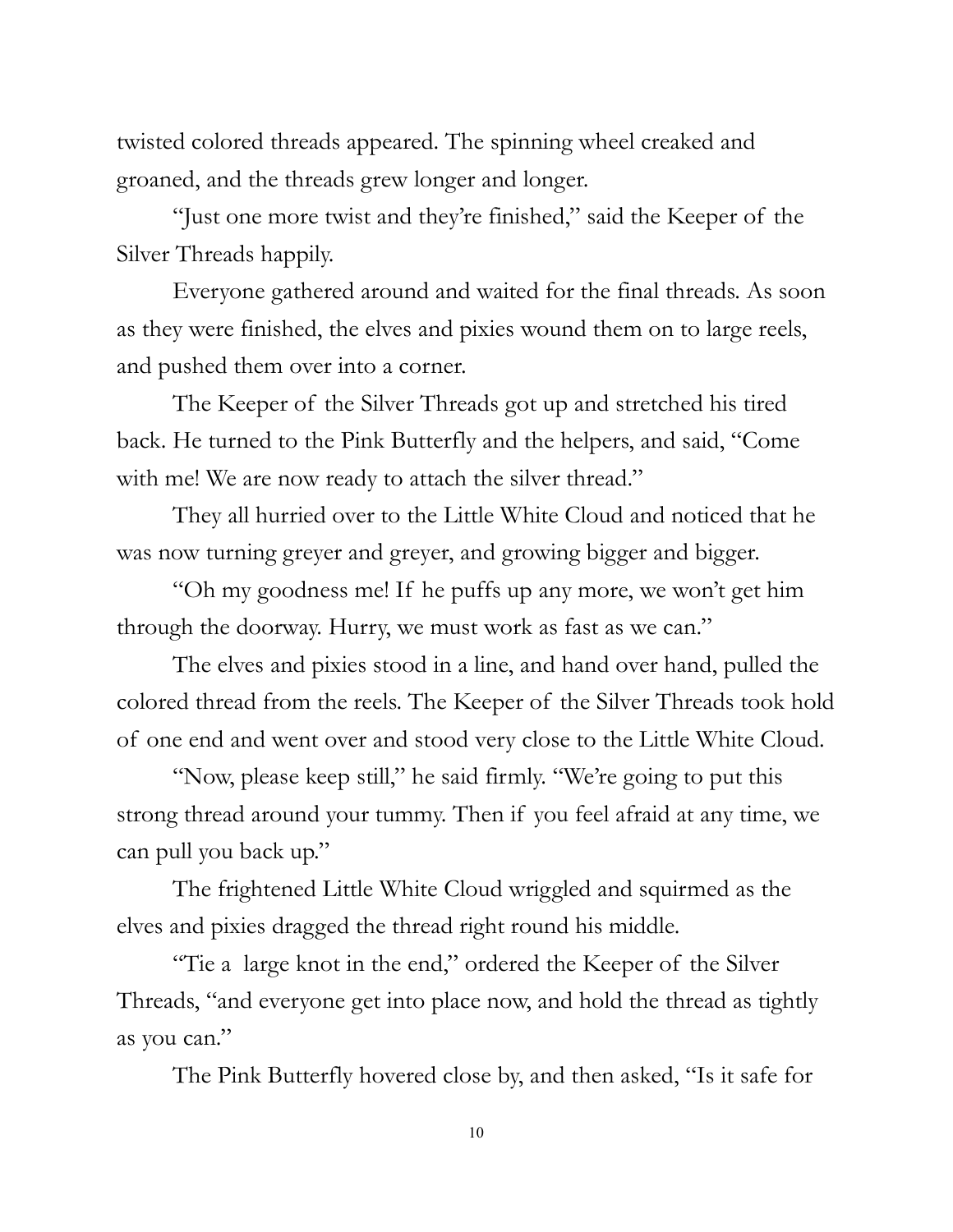me to climb on yet?"

"Yes," replied the Keeper of the Silver Threads. "The pixies have made you a tiny room where you'll be quite safe and comfortable."

The Pink Butterfly fluttered over and landed on the Little White Cloud, and settled down inside him.

"Now, is everyone in place?" asked the Keeper of the Silver Threads, as he looked around the hall.

"Yes sir!" everyone called out together, and wrapped their hands even tighter around the threads.

"Little White Cloud, we're going to lower you down now. You'll be quite safe. The Pink Butterfly is with you, and if at any time you want to return, we'll pull you back up. There is no need to be afraid."

"But, I still don't want to go," he whimpered. "It's all right for you, you're not the one who has to go."

"Enough of that!" he said firmly. "You are going, and that is all there is to it. Now, puff out as much air as you can. We're ready to push you through the doorway right now."

The Little White Cloud knew there was no way to get out of this. So he puffed out a little bit of air. Then, a little bit more, and then even more. And with one final big puff, he was small enough to go through the doorway.

The Little White Cloud closed his eyes and felt himself floating down lower and lower. The silver thread sparkled in the sunlight as it slowly unwound.

"I don't think I like this. I can't see anyone," he whimpered, as he peeped out of one eye.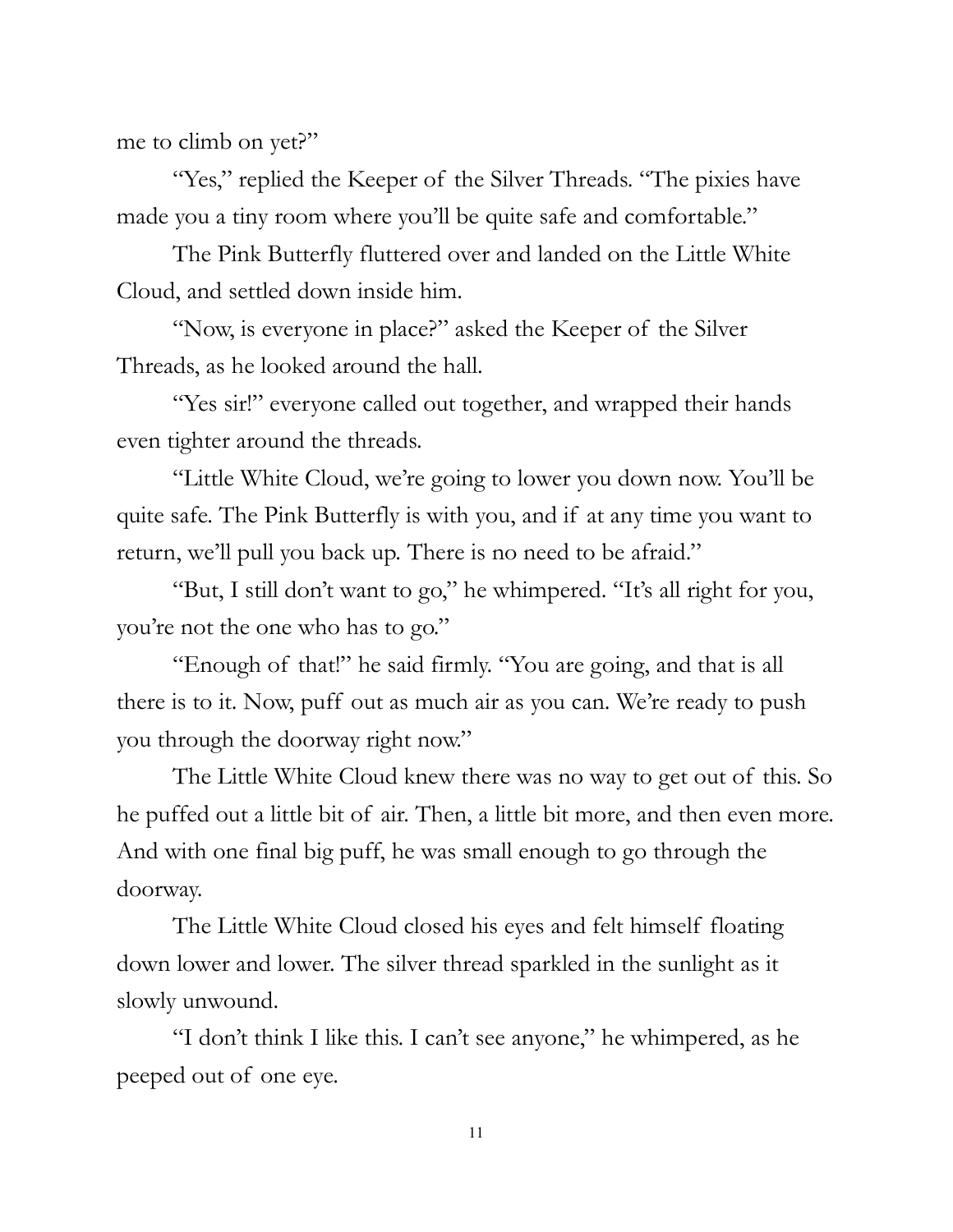"Maybe the silver thread will break, and I'll never go back up to the Golden City Behind the Sun again." He started to cry and several large tears trickled out from inside the grey puffy patch.

"Oh, my goodness," he sobbed. "I'm raining on Fairyland. They will wonder what it is, as it hardly ever rains there." He rolled over on to one side trying to see where his tears had landed.

"Hmm! That seems odd," he said "Why are all those people in Fairyland looking up at me?" He wriggled around trying to see more.

"Oops, I mustn't go too far. The silver thread might not be long enough," he said as he twisted around to see if it was still there. But he couldn't see it. "Oh, it must be broken," he cried. "Now what do I do?" He took a few slow breaths and tried to pull himself back up again. But the silver thread grew longer and longer. And the Little White Cloud floated farther and farther out into the clear blue sky. A gentle breeze came and pushed him from side to side, and he gradually began to feel better.

"That's strange! I can't seem to make myself cry any more," he said as he tried to squeeze out some more tears. He smiled and billowed out bigger and bigger. He rolled over again and looked down at Fairyland.

"Of course! Now I know why all those people are looking up at me. I am very special. Now I'm a Big White Cloud. In fact, I am so big, I don't have to look for the butterfly and the fairy. Instead, they can find me."

The Little White Cloud laughed and floated farther and farther away. He didn't care any more. His dream had come true.

"This isn't quite as scary as I thought it would be," he said, as he puffed himself out more and more.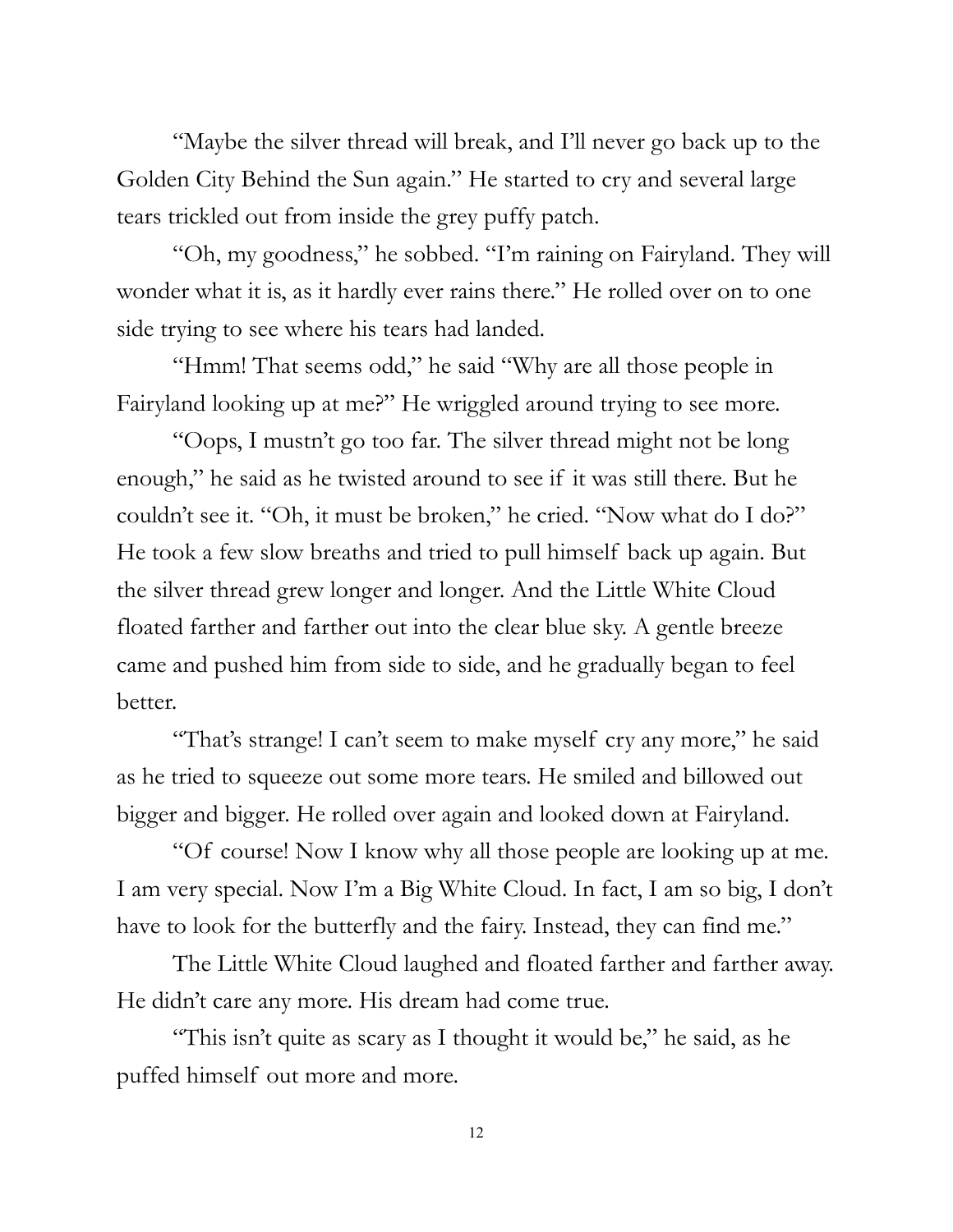"But," he said with a little tremble in his voice, "I'll be glad when I'm safely home again."

Meanwhile, Maestro Skylark and his two passengers flew directly towards him. He was the only cloud in the clear blue sky, and if you looked closely enough, you could see a long silver cord that went from somewhere inside it, right up to the Golden City Behind the Sun.

#### **CHAPTER TWO**

Tucked away safely inside the Little White Cloud, the Pink Butterfly waited patiently. She wondered if anyone would see him as he was so tiny. Then suddenly, she felt a jolt and the Little White Cloud began falling lower and lower. She fluttered her wings to help her keep her balance, and wondered what was happening outside.

After a while he began to tremble and called out, "Pink Butterfly! I can see something golden coming towards us. I can't make out what it is. Can you please take a look and tell me what *you* think it is?" He was so excited he began to thin out in the middle, but quickly pulled himself together just in time.

"Keep still! Do keep still!" she said, as she fluttered over to the edge of the cloud and looked downwards.

"Yes, I can see it too. It looks like a tiny golden ball, but there's no sign of any butterfly. If it comes any closer, I'll let you know what I think it might be."

The Pink Butterfly watched as the golden ball grew bigger as it came closer.

"That's strange! I can hear beautiful singing voices, and I think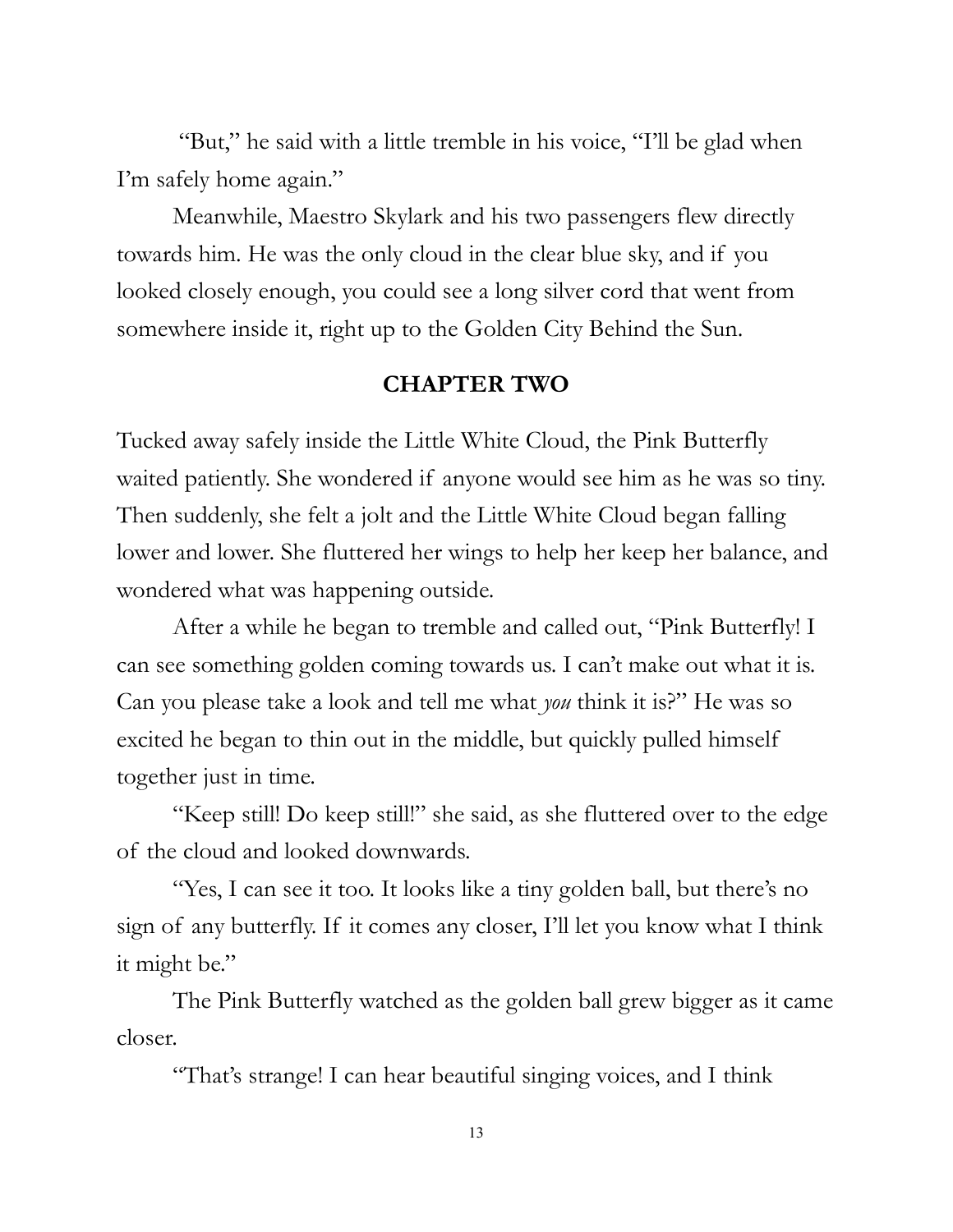they're coming from the golden ball of light," she said excitedly.

"What do you think it is? Will it bump into us?" asked the Little White Cloud anxiously.

"I don't know yet," she replied. "But, just a moment," she said as she leaned out even farther. "I can see wings, and there is something sitting on its back." She fluttered her wings so fast that she slipped off the edge of the cloud and began falling towards the golden ball of light.

"Be careful Pink Butterfly. If you go too far I won't be able to help you. Please come back right now," cried the Little White Cloud, as he watched her flying off into the distance.

"Oh dear! Now I'm really all alone," he said, as he almost began to cry.

"Stop being so silly!" he said firmly to himself. "If I cry, my tears will fall on my very dear friend, the Pink Butterfly. And if she gets wet, she won't be able to come back to keep me company."

So he just waited and hoped she wouldn't be too long. Then suddenly, he heard laughter and voices, and couldn't believe what he saw. Heading towards him was a magnificent golden skylark, with three tiny passengers on his back.

"Get ready Little White Cloud, we're coming in for a landing," called the Pink Butterfly, as she directed Maestro Skylark to the best place to land.

The Little White Cloud was so excited he floated in all directions. The golden skylark circled around him several times, and then said, "I can't see a good place to touch down. If he doesn't keep still, I cannot make a landing."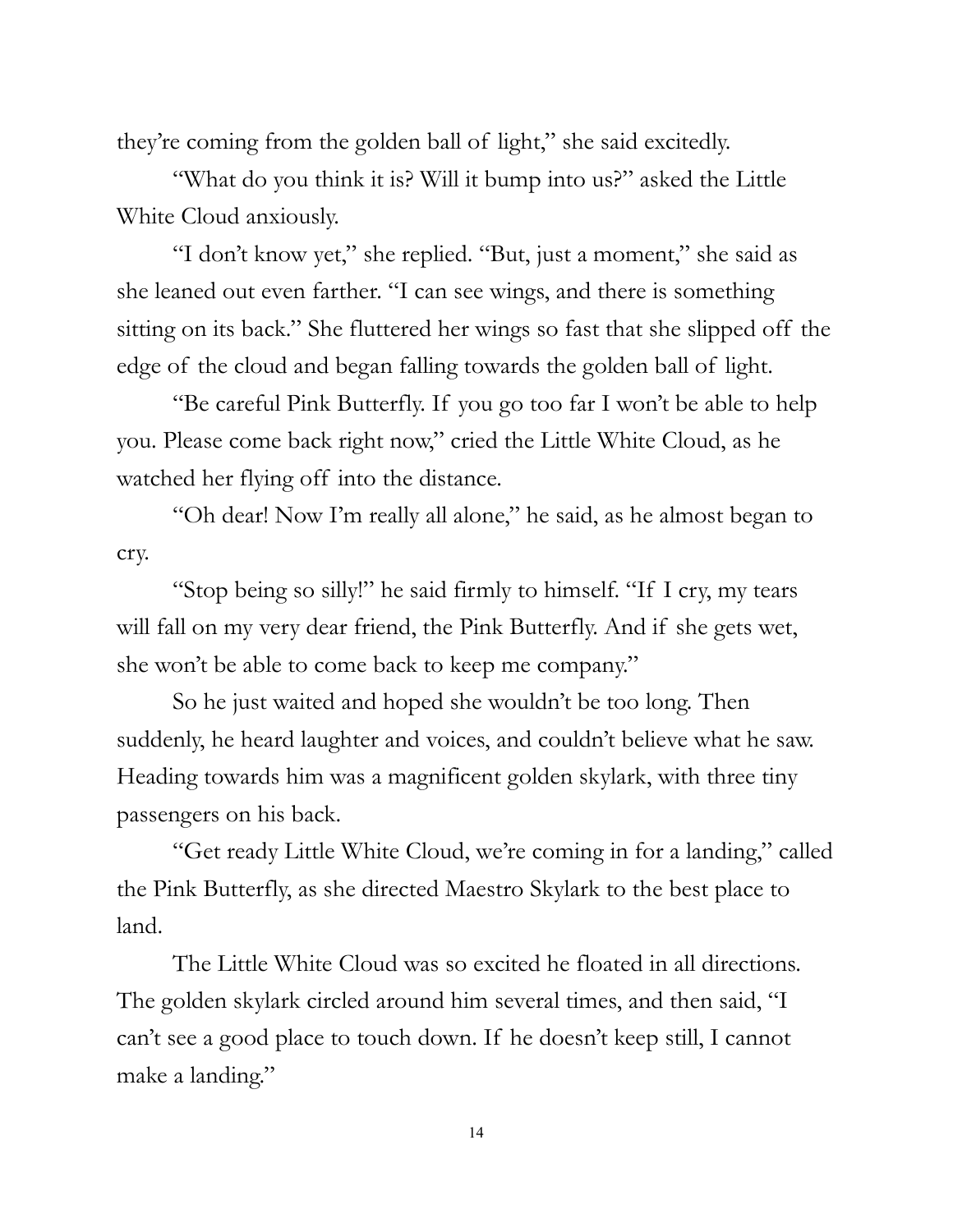The three passengers looked at each other, and wondered what to do. "I have an idea Maestro Skylark," said Beatrix excitedly.

"I want you to fly as close to the cloud as you can. Then, hover and sing, just like you did when you lived in Fairyland."

"Excuse me!" he exclaimed. "My wings are already aching, and you want me to hover and sing!"

"Yes! That's exactly what I said," she replied firmly.

"Oh, I can't sing because the ache is going to make me think about it," he moaned.

"That's nonsense," Beatrix replied tersely. "Just think of something that you really like to do, and the pain will be tired of not being noticed and will go away."

"I just don't believe that!" he replied rudely.

"Well, it worked for me. When my wings ached, I kept thinking about meeting my friend the Pink Butterfly, and in no time at all, you were there to help us."

"Oh well! As there's nothing else we can do right now, I might as well give it a try. Are you ready? Here goes! Hold on!"

Maestro Skylark flew very close to the cloud. He slowed down and began to hover. He took a deep breath and started to sing. His voice was so powerful it nearly shook them off his back.

"That's good!" she said. "Now try to hover even closer, and please sing a little softer. I'm going to talk with the Little White Cloud."

"I don't know how to sing any softer!" he said haughtily.

"Then, just try!"

Beatrix the Butterfly leaned over towards the Little White Cloud and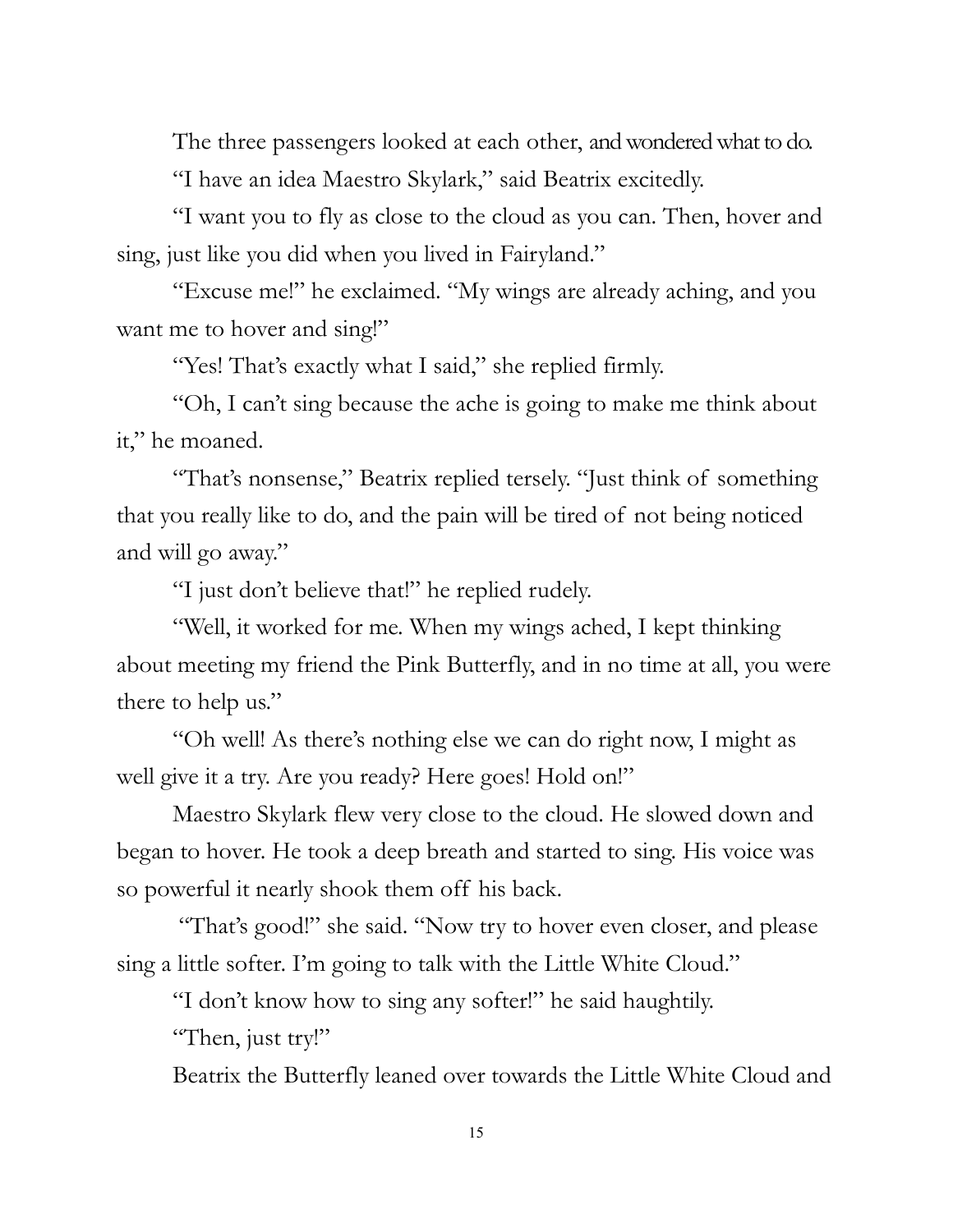whispered, "Little White Cloud, can you hear me?"

"Yes, of course I can. You don't need to whisper. I'm not asleep!"

"I didn't think you were," she replied sternly.

"I know you're going to tell me to keep still, but I can't seem to. The wind keeps blowing me around, and teasing me, and I get all out of shape."

"I think I can help," she replied softly. "We're going to play a game."

"Oh, good! I love playing games. I'm ready!" he said excitedly.

"All right! First of all, I want you to close your eyes. Then, squeeze yourself as hard as you can and listen to the skylark singing."

"Oh, that's easy," he said, as he closed his eyes and started to squeeze.

"Quick, Maestro Skylark. There's a safe spot to land on," she said, pointing to a firm patch of white cloud.

"Hold on, we're going down," she said excitedly to the Pink Butterfly and Fairy Blue Light.

Maestro Skylark hovered over the patch, wobbled a bit, and then slowly landed as gently as he could.

"Little White Cloud, you can open your eyes now. We're safely on board. Now, wasn't that fun?" she laughed.

"Fun! What fun? I'm still waiting to play the game. When do we start?" he said angrily.

"That was the game," she chuckled.

"Well, I didn't like it!" he said feeling very annoyed and trembling as he spoke. In fact, he was so upset he became very quiet and sulked. Then, after a few moments, he came up with a better idea and proudly announced,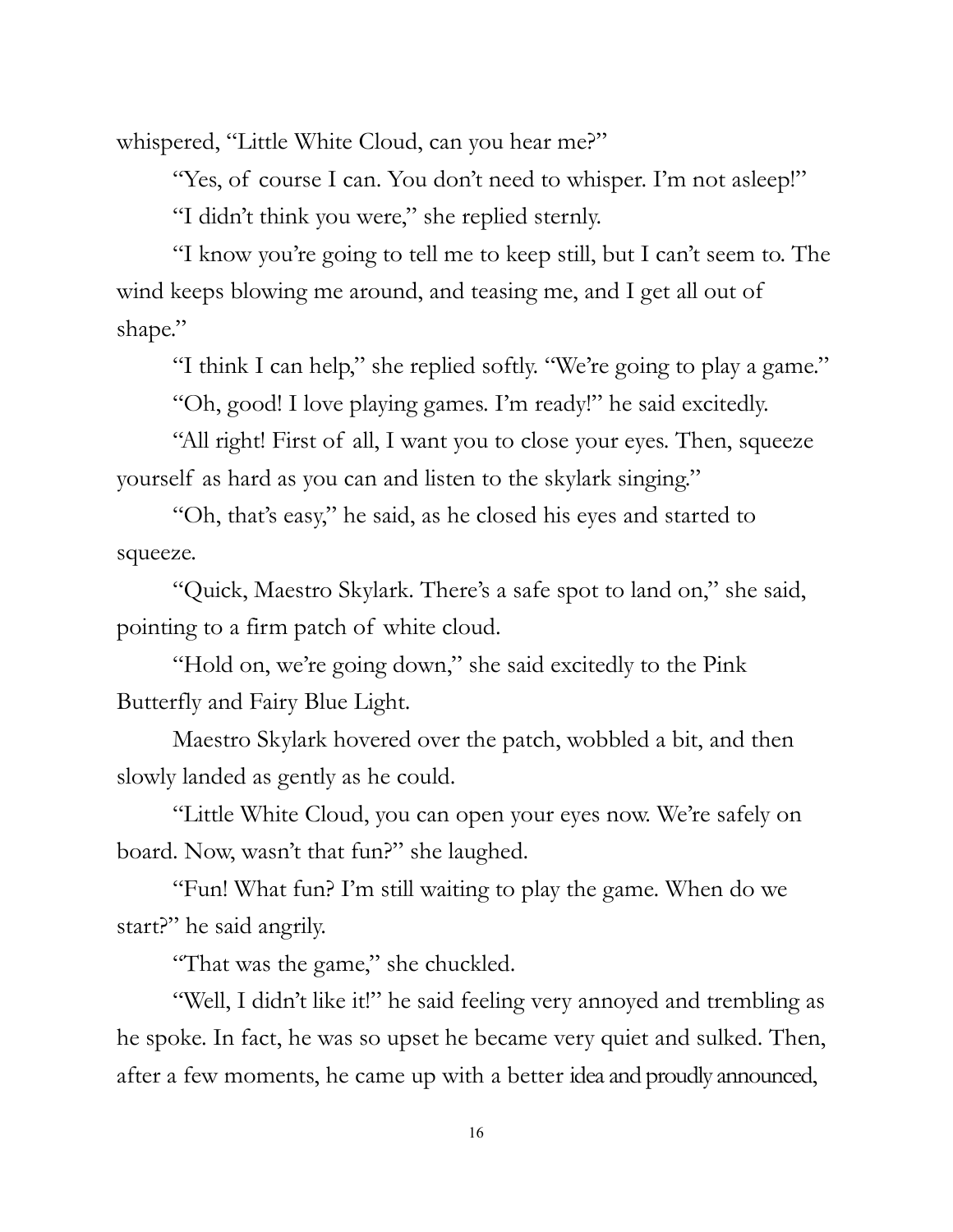"I want all of you to know, I've decided to become a Big White Cloud again." But no one heard him. The Little White Cloud closed his eyes and imagined he was a big cloud. He didn't need to worry any more as any minute now he would be pulled up to the Hall of the Silver Threads and be safely home again.

Now that his passengers were safely off his back, Maestro Skylark shook himself and strutted up and down trying to get his ruffled feathers back in place. The Pink Butterfly hugged her dearest friend Beatrix the Butterfly, and they laughed and chatted together.

Fairy Blue Light and Maestro Skylark now sat side by side. He felt rather uneasy, and turned to her and said, "Fairy Blue Light, I must leave immediately. I have a long journey down to Fairyland. I'm already late, and they will wonder where I am."

Fairy Blue Light didn't know what to say to him. She lowered her head, and looked up through her long eyelashes and whispered kindly, "Don't you think you should rest before you continue your journey?"

"Oh no! I'm not tired. I'm just glad you're all safely inside now. It was quite a journey, wasn't it?"

"Yes, it was sir," she whispered, as a veil of red swept over her pale cheeks.

Maestro Skylark knew she felt uncomfortable talking with him, and came up with an idea.

"Have you ever been deep inside a cloud?" he asked her.

"No, I haven't," she replied.

"Well, it's quite an experience I can assure you," he said peering directly at her.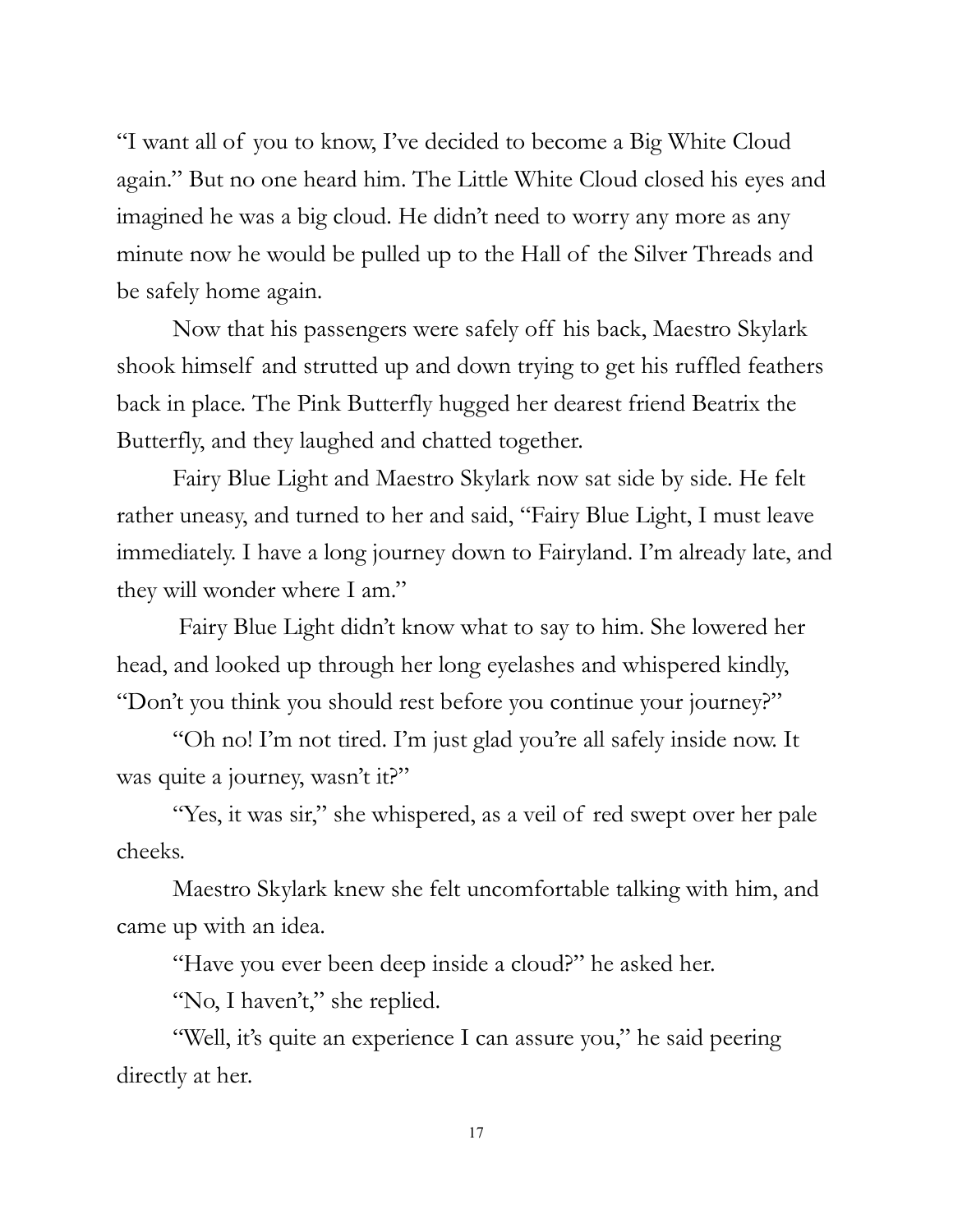"Oh really!" she said.

"I've got a good idea. While the two butterflies are talking, why don't we go and look at the centre of this one," he said kindly, as he stood up.

"Thank you sir! That would be very nice," she said shyly.

They walked down a vapoury tunnel that was lit by sparkles of sunlight darting through the cloud. The end of the tunnel opened out into a large hall.

"This is the heart of the cloud," he said, as he walked over to the centre, "and here is its silver lining." He pointed to where it sparkled with streams of silver light.

"Maestro Skylark, it is so beautiful," said Fairy Blue Light breathlessly. "I didn't know that clouds sparkled on the inside."

"Each cloud is different, and I hasten to add that this cloud is the most beautiful one I've ever seen on the inside."

Fairy Blue Light went over to the silver lining and gently rubbed her hands over the surface. It felt smooth and moist.

"I wonder what stormy clouds look like on the inside," said Fairy Blue Light giggling.

"Oh, I can assure you, they don't have insides like this one," he continued. "They're so angry, they're grey all the way through. They haven't learned yet how to become beautiful."

Fairy Blue Light wondered what he meant, but didn't ask him. He was so clever and knew about everything.

"Come Fairy Blue Light, we must go back to the others. They will wonder where we are."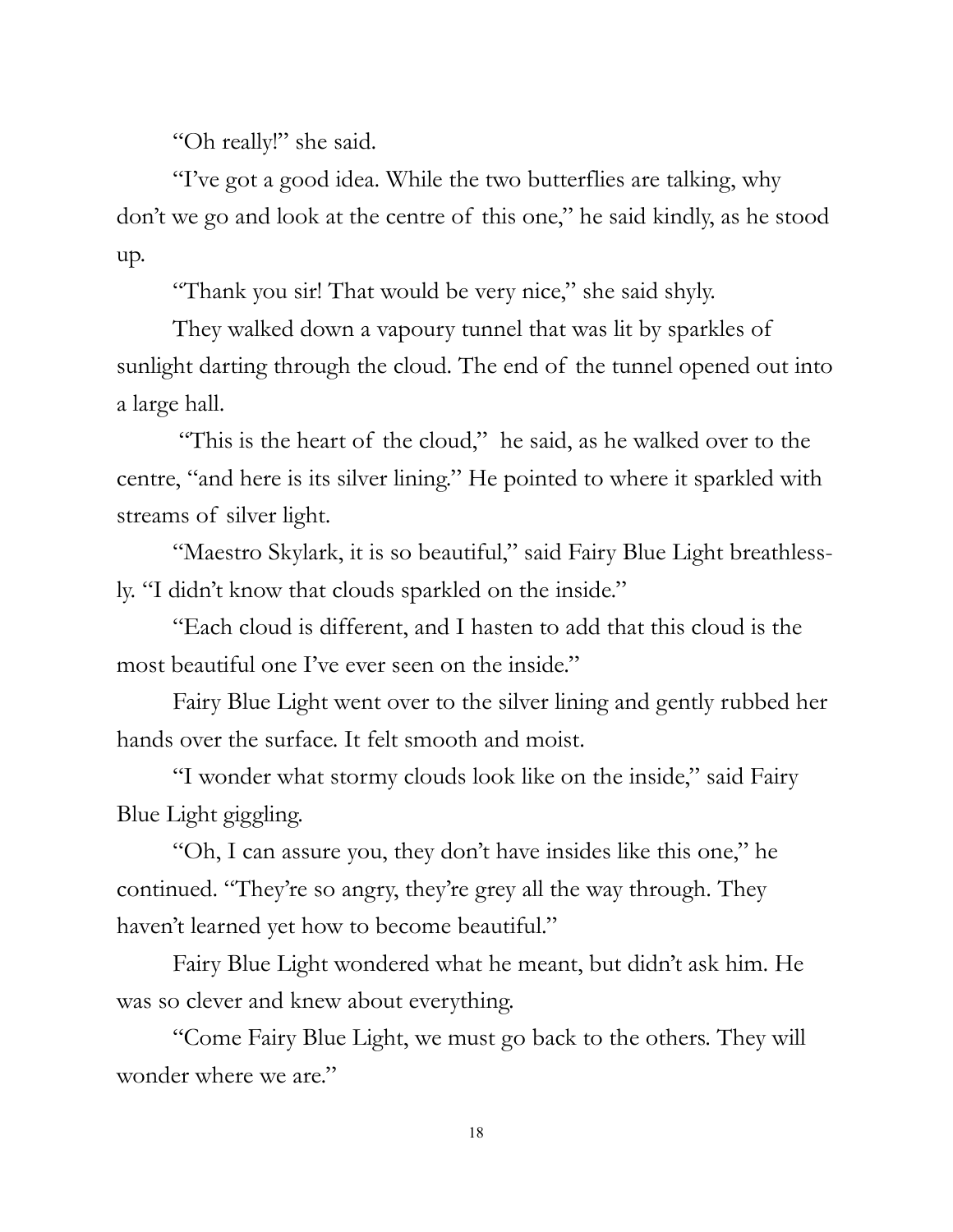So they turned and walked back through the tunnel, and found the two butterflies still chatting.

"Where did you go?" asked the Pink Butterfly, turning to them as they sat down.

"We went deep inside the cloud," said Fairy Blue Light excitedly. "You cannot imagine how beautiful he is. And right in his middle is the most beautiful silver lining."

Then all three of them started laughing and chatting again. Poor Maestro Skylark knew that if he didn't interrupt them, he'd never start on his journey back to Fairyland.

"Ladies, please excuse me! I'm ready now to continue my journey. I have been here far too long," he said as he strutted up and down, shaking his feet and ruffling his wings.

Beatrix the Butterfly left her two friends, and went over to Maestro Skylark. She paused for a moment, then said softly, "Maestro Skylark, I have decided to return to Fairyland, instead of going on to the Golden City Behind the Sun. Do you think I could go with you?"

"Why of course! I would love to have you travel with me Miss Beatrix," he said, bowing low. "You've done enough flying for a while."

"Oh, thank you, sir," she said, as her tiny face went very red.

"I would be honored to have you as my passenger. Indeed, you are a very brave little butterfly."

"Oh, thank you sir!" she replied again, and fluttered over to her friends.

"What's wrong Beatrix?" asked Fairy Blue Light, seeing her sad little face.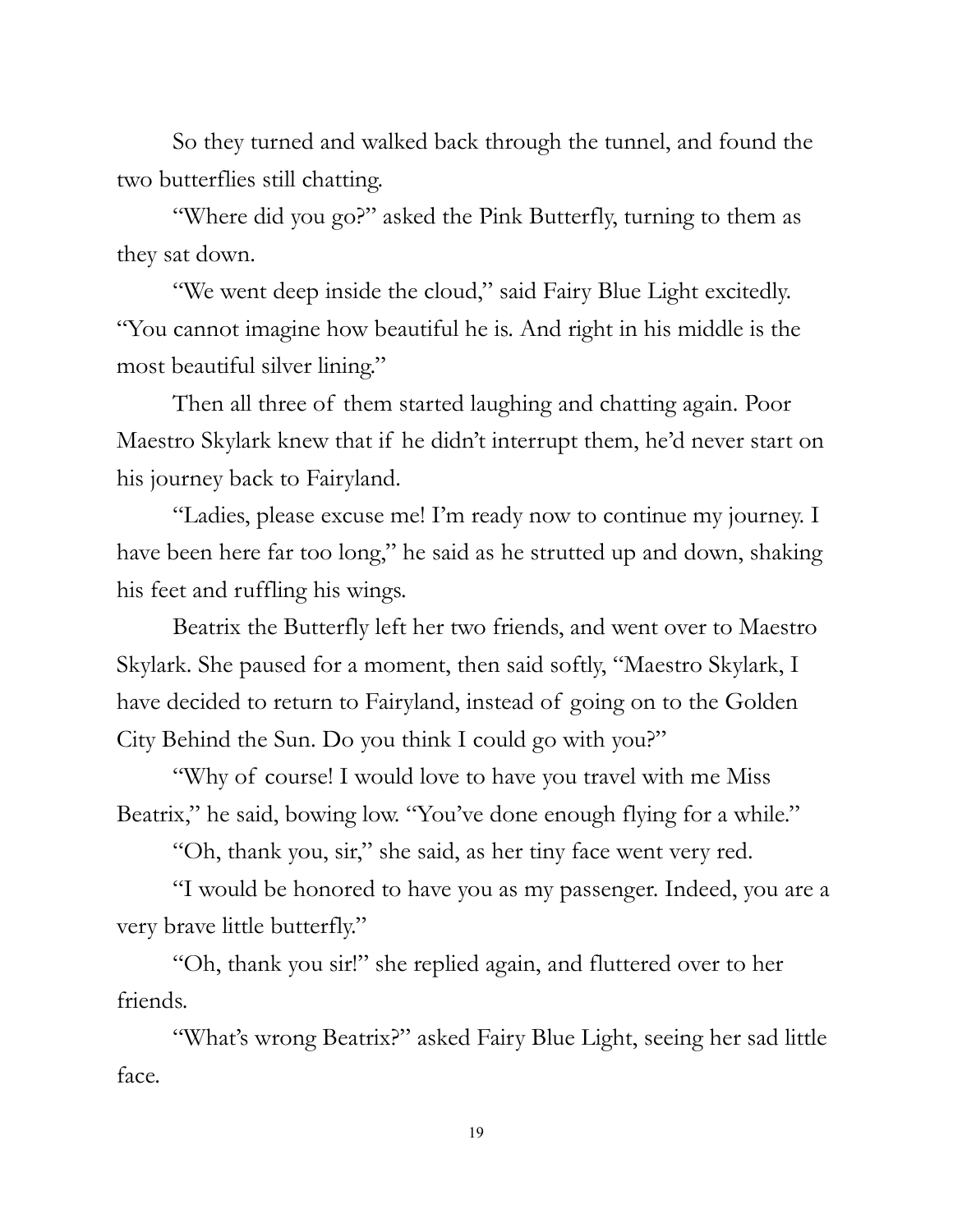"Oh Fairy Blue Light, I have something important to tell you," she said in a quivering voice. "I've decided to return to Fairyland, and Maestro Skylark has offered to let me travel with him." She threw her arms around them both, and they held tightly to each other.

"Dear Fairy Blue Light," she said, giving her an extra hug, "I hope you find the answer to your question."

"Oh!" sobbed Fairy Blue Light. "I hope so too. I want to be a real fairy again. I miss not having wings. Thank you dear Beatrix for helping me. I'll really miss you."

"I'll miss you too. But, don't forget, when you think about me, I'll be right beside you," she said as she fluttered up and settled on Maestro Skylark's back.

"Are you comfortable Miss Beatrix?" he asked politely.

"Yes, thank you sir!" she replied.

"Fairy Blue Light, please don't forget to come and see me when you return to Fairyland. I want to hear all about your adventures."

"Yes, of course I shall," she said, looking up at Beatrix through misty eyes.

Maestro Skylark flapped his strong wings, and took off into the clear blue sky. Then, he turned sharply and headed straight down towards Fairyland.

The Pink Butterfly and Fairy Blue Light stood and waved until they were out of sight. The Little White Cloud also watched them as they disappeared into the distance.

"Now can I go home?" he asked impatiently. "I can't wait much longer."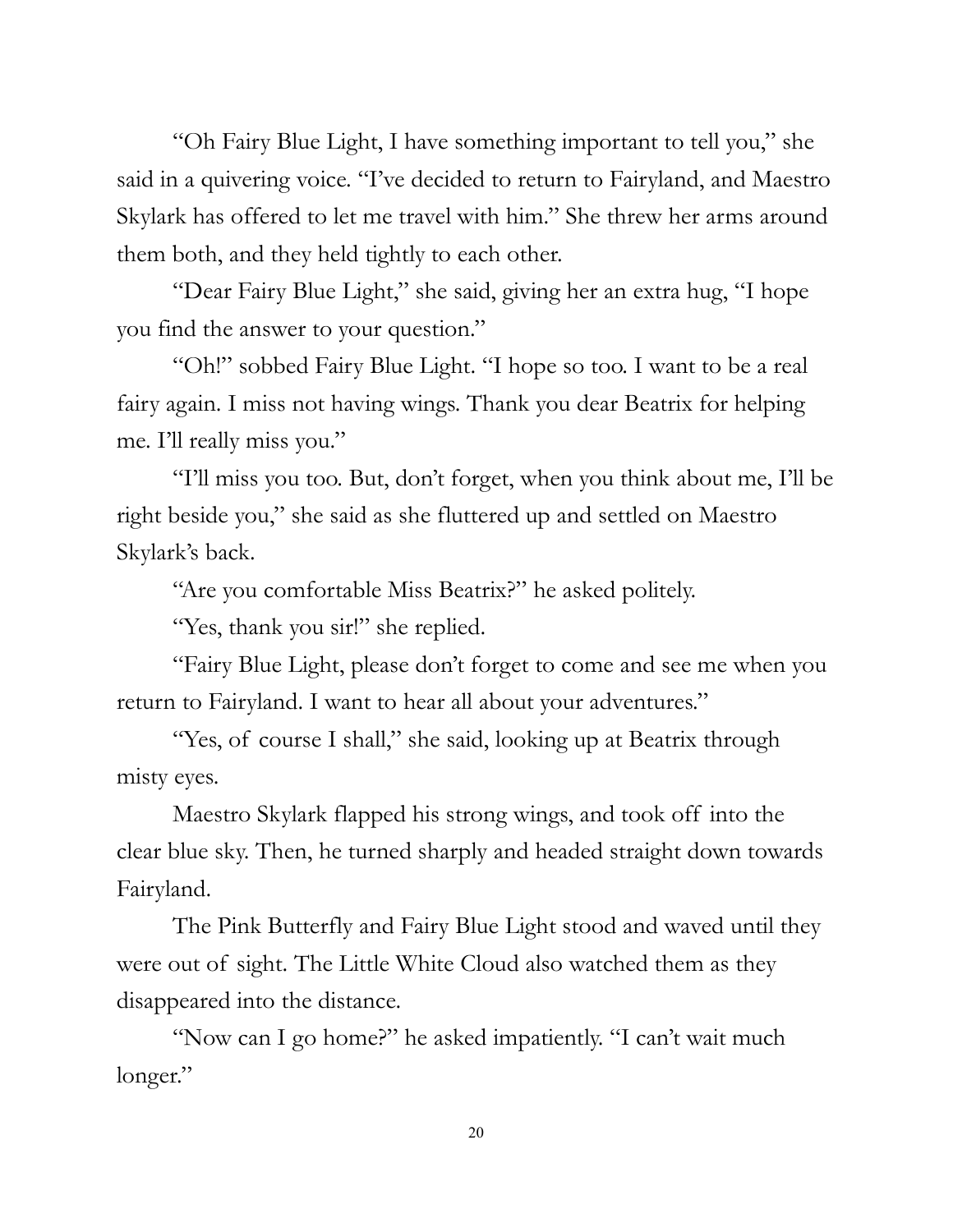The Pink Butterfly walked over to the silver thread, and gave it three big tugs.

"Yes, you can. We're on our way!" she said.

The Little White Cloud swayed gently back and forth, and felt himself being pulled slowly upwards.

"My! What an adventure. I can't wait to tell my friends all about it," he said, as the silver thread tugged on his tummy.

#### **CHAPTER THREE**

All was ready in the Hall of the Silver Threads. The heavy jewel studded doors were wide open, and everyone waited for his return.

"Pull him up slowly, and be careful when he gets to the doorway," called out the Keeper of the Silver Threads. "He is much bigger now than when we lowered him. It is going to be far more difficult to get him back inside."

"Do you need more help?" he asked, turning to the group of elves.

"Yes please," replied one of them. "He is heavier this time and much harder to pull in."

Another group of elves ran over and helped turn the handle. Everyone watched anxiously as the empty spool slowly filled up.

The Keeper of the Silver Threads leaned out of the doorway and called out, "Little White Cloud, you are to come straight through the open doorway, and it might be a good idea if you let out a deep puff of air!"

The Little White Cloud shook from one end to the other.

"Did I hear someone say that I had to become small again? That couldn't possibly be right," he said angrily.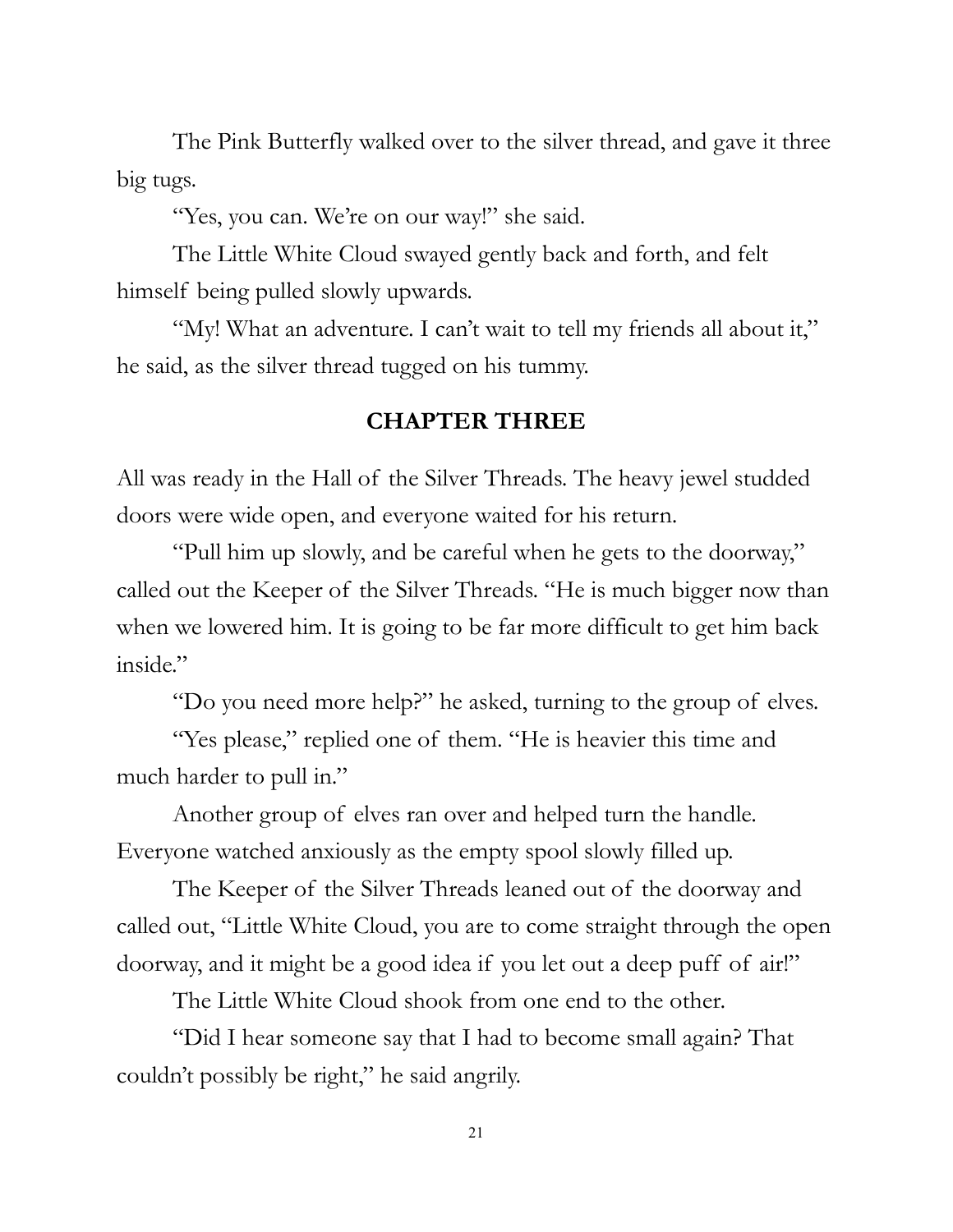So he just ignored it, and let them continue to pull him up. Just as he was beginning to enjoy the ride, he felt himself bump against something.

"Goodness me, what was that?" he wondered, as he opened his eyes wide and tried to see what was in the way.

"I told you to breathe out!" called the Keeper of the Silver Threads angrily. "Did you forget? We can't get you through the doorway if you don't get smaller."

"I told you, I don't want to be small again. I'm happy being big. I just won't breathe out! You will have to pull much harder."

Fairy Blue Light and the Pink Butterfly also felt the bump, and rushed over to the edge.

"Fairy Blue Light! We've arrived," said the Pink Butterfly excitedly. "We must be inside the Hall of the Silver Threads."

"Oh thank goodness!" she exclaimed. "But, why can't we see anyone? I can hear people talking, but that is all. I wonder how we get out?"

They both sat quietly and listened. The voices grew louder, and the cloud grew bigger.

The Pink Butterfly guessed what was happening and said sternly, "Little White Cloud, what are you trying to do?"

"Nothing!" he replied. "They're cross with me because I won't breathe out. I don't want to be small again."

"But we can't get off, and Fairy Blue Light won't be able to go to the Golden City. I thought you were going to help us."

"I don't care. I'm not going to breathe out. I don't want to look silly in front of my friends."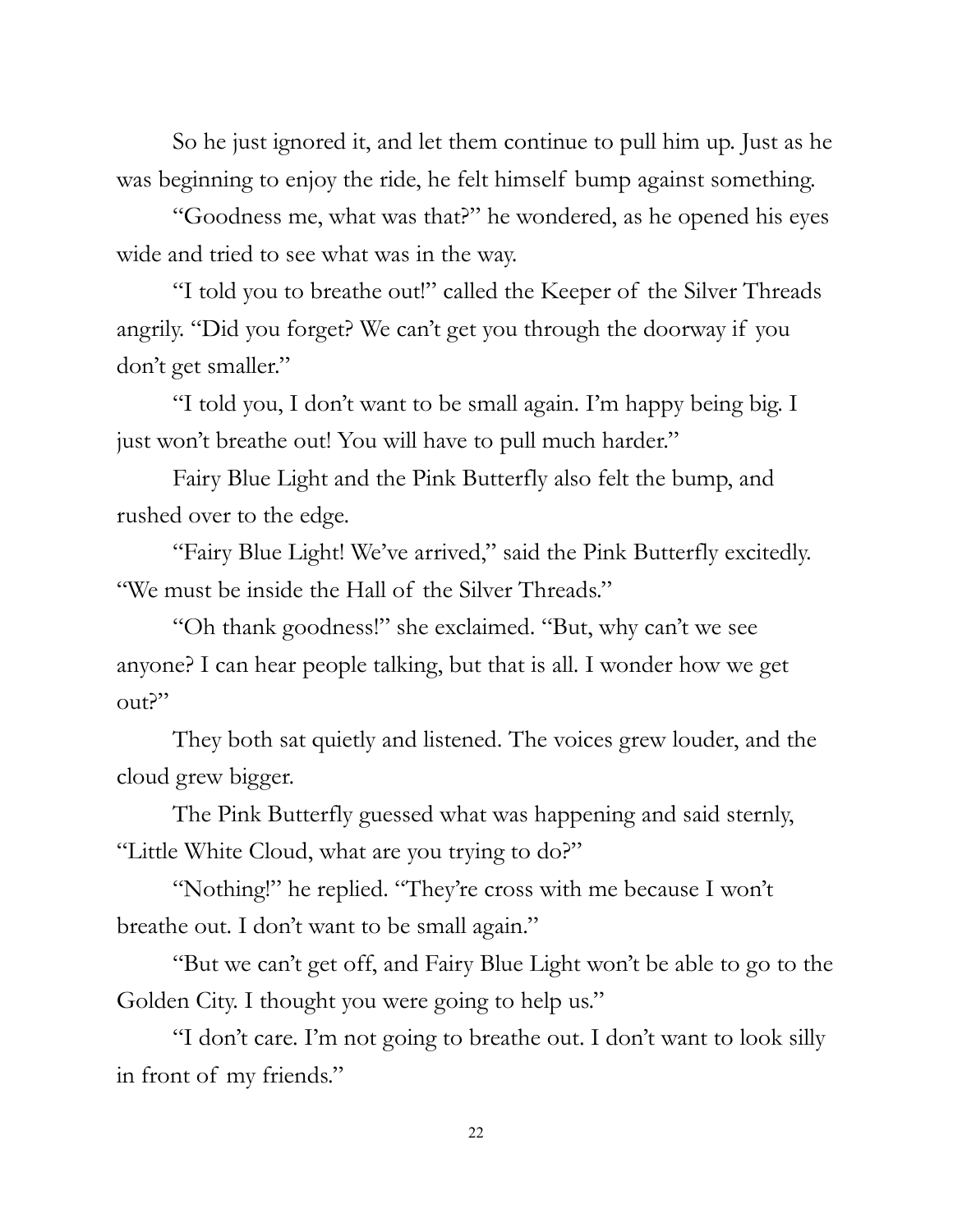"You don't want to *look* silly," repeated the Pink Butterfly. "But it's far worse to act silly. No one wants to be friends with a silly cloud, so you won't have friends anyway."

"Being big makes me feel special. And, I have done something important. I'm proud of myself," he boasted.

"You might *look* bigger on the outside, but you're acting like a very small spoilt cloud. Have you forgotten that you're hanging from a silver thread because you were too afraid to meet us on your own? If you won't cooperate, I will tell them to cut the silver thread right now. Then you'll be so unhappy, you'll cry until you just disappear."

The Pink Butterfly winked at Fairy Blue Light and they waited for him to reply. But the Little White Cloud was thinking, and he wasn't going to rush that either.

"I hadn't thought of it like that," he said quietly to himself. "Yes, she's right. I was scared to go out on my own." The more he thought about it the more scared he became, and again a few tears started to trickle down. As he watched them fall, he saw the folk in Fairyland still looking up at him.

"Of course, now I remember, I felt good before, so why shouldn't I feel good again. Everyone thinks I'm wonderful, and it doesn't matter whether I'm big or small. So, I'd better do what they want."

"All right Pink Butterfly, I've decided to become small again," he said as he sighed deeply. "Oh my!" he said, as he sighed again, and found himself slipping easily through the doorway.

"Thank you Little White Cloud. We love you very much," said Fairy Blue Light as she stepped off the cloud.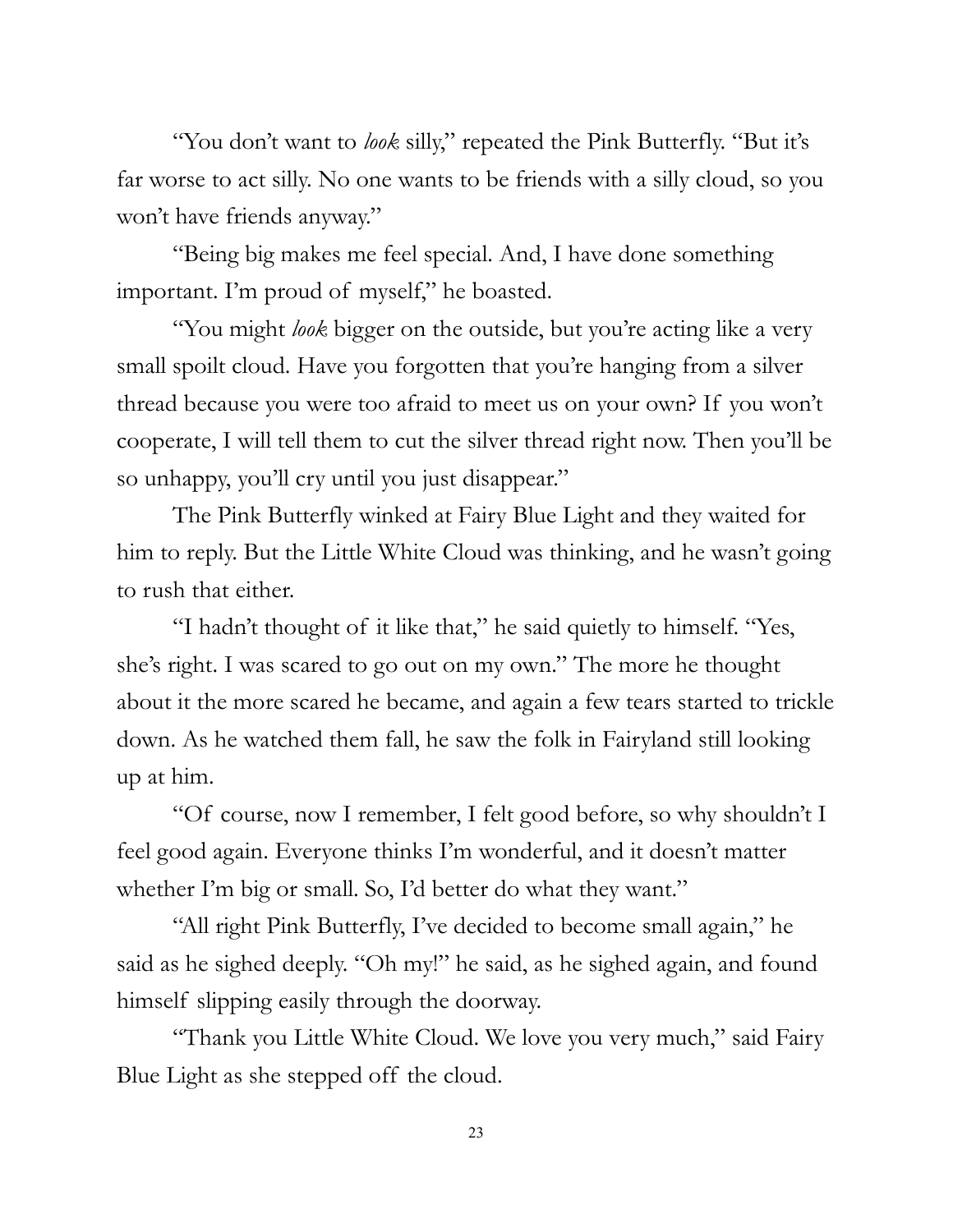"Yes, we most certainly do," said the Pink Butterfly nodding. "You were very brave. Now you're safely home again, you can do whatever you wish."

"Thank you," he replied. "And yes, I do have a wish."

"Oh, what is it?" she asked.

"Please tell the Keeper of the Silver Threads to . . . " he hesitated. "Yes, to do what Little White Cloud?"

"To . . . to cut the Silver Thread!" he said in barely more than a whisper. "I don't care what size I am anymore. I just want to follow Maestro Skylark and Beatrix the Butterfly. Maybe I can help them. I'm far happier helping others than just thinking about myself."

"Oh, I'm so proud of you," she said. "I'll go and tell him right now." She fluttered over to the Keeper of the Silver Threads and landed on his long silver beard. She reached up and whispered in his ear. He beckoned to a fairy dressed in silver who carried a large pair of silver scissors. Everyone stepped back. He gave her a signal and she opened the scissors wide, leaned over, and cut the silver threads in half.

The Little White Cloud slipped silently away into the clear blue sky. His smile was so bright it lit up the whole city. As he slipped farther and farther away, they saw him change from a soft white to a deep rose pink with silver streaks.

In the Golden City Behind the Sun, the Great Being of Light saw the soft pink rays reflecting on his city. He knew that another of his children had found the true meaning of love. He wondered who would be next.

24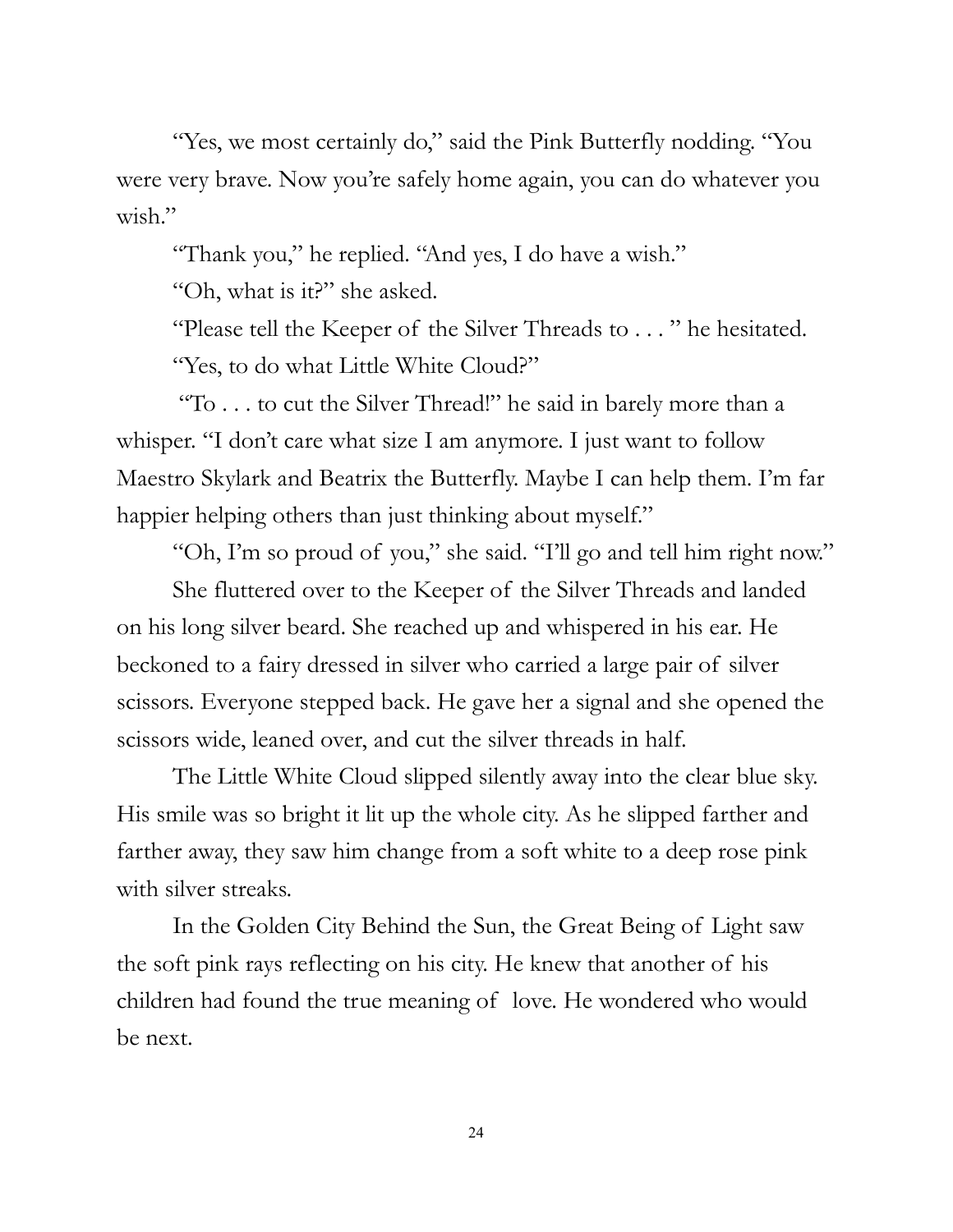#### **CHAPTER FOUR**

Fairy Blue Light looked around the Hall of the Silver Threads. It was warm and bright, and everyone was very busy.

"Welcome to the Golden City Behind the Sun," said the Keeper of the Silver Threads, as he took Fairy Blue Light by the hand and led her into the centre of the room.

"Thank you sir," she replied nervously. "Is it all right if I wait here for my friend, the Pink Butterfly, to return?"

"Of course! Just make yourself comfortable. I'm sure she won't be long."

As soon as he'd left her, a group of elves gathered around her and stared rather rudely. "She's no fairy!" said one of the elves. "She has no wings."

Fairy Blue Light looked at all the strange little faces staring at her, and felt very awkward. She stood up quickly and said angrily, "Yes, I am a fairy, but right now I don't have any wings, and . . . " But, as she tried to explain, they all laughed and ran away.

"Oh, how I wish I were still in Fairyland," she said sadly.

Suddenly, the Hall of the Silver Threads disappeared and she was standing at the bottom of a soft green grassy slope. In the distance on the top of the hill a castle sparkled like diamonds. Plumes of colored lights flowed from the top of tall columns that reached high into the sky.

"Oh my goodness where am I? I've never seen anything so beautiful, not even in Fairyland," she gasped as she looked around.

The bright green grass felt like a soft carpet as she walked over it. All around her were flowers with faces that laughed and sang. Fluttering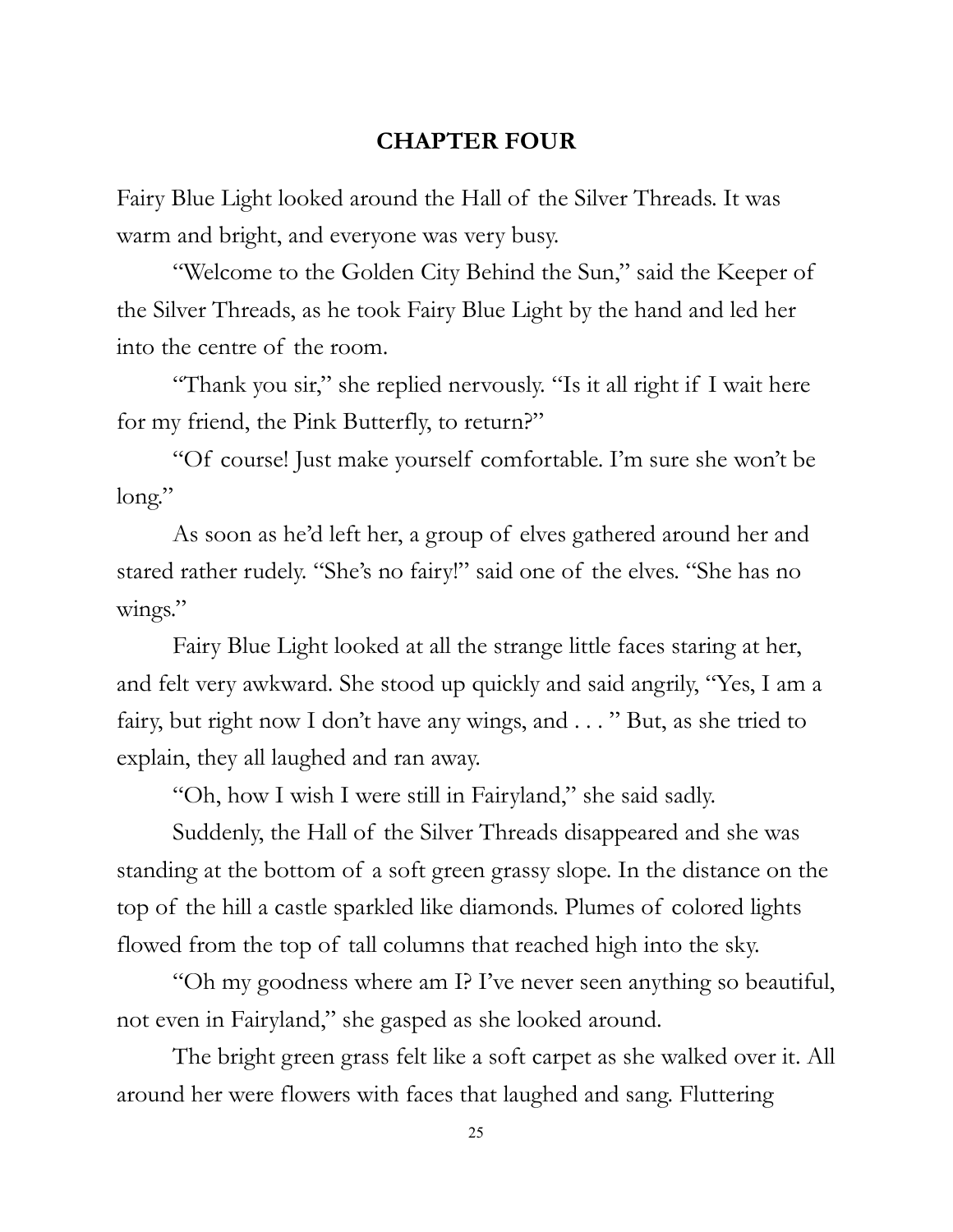among the flowers were butterflies with wings painted in soft colors, and studded with jewels. Colorful birds sang happily and a feeling of peace and love flowed everywhere.

"I wonder which way goes to the Golden City. There's no sign post anywhere," she said anxiously. "Oh, I wish I knew." Even before she had finished speaking, a wide a purple pathway appeared right at her feet.

"Oh my goodness!" she said, as she jumped back. "Where did this come from? And where does it go?" She could see the purple pathway curved between some flowering bushes, but she couldn't see any farther. She leaned forward to take a look, but she leaned just a little too far, and fell head first on to the pathway.

"Help! Let me off!" she cried, as the path started moving forward. Then it moved faster and faster. She tried to stand up, but fell back down again.

"Oh, dear," she cried. "I don't know which way it's going. Maybe it's the wrong way!" But the pathway kept moving steadily along.

"You look so funny, so very, very funny!" sang some squeaky voices.

Then some other strange voices laughed and asked, "Who are you? It's quite obvious you're not a fairy because you don't have wings."

Fairy Blue Light looked around and saw nothing but a dancing stream and soft swaying trees. She wondered where the voices came from.

"Well, whoever you are," she said crossly, "I don't look funny. My wings are being repaired, and I'm on my way to meet the Great Being of Light!"

"Oh, we didn't know that. Sorry, we were just teasing you," the voices giggled.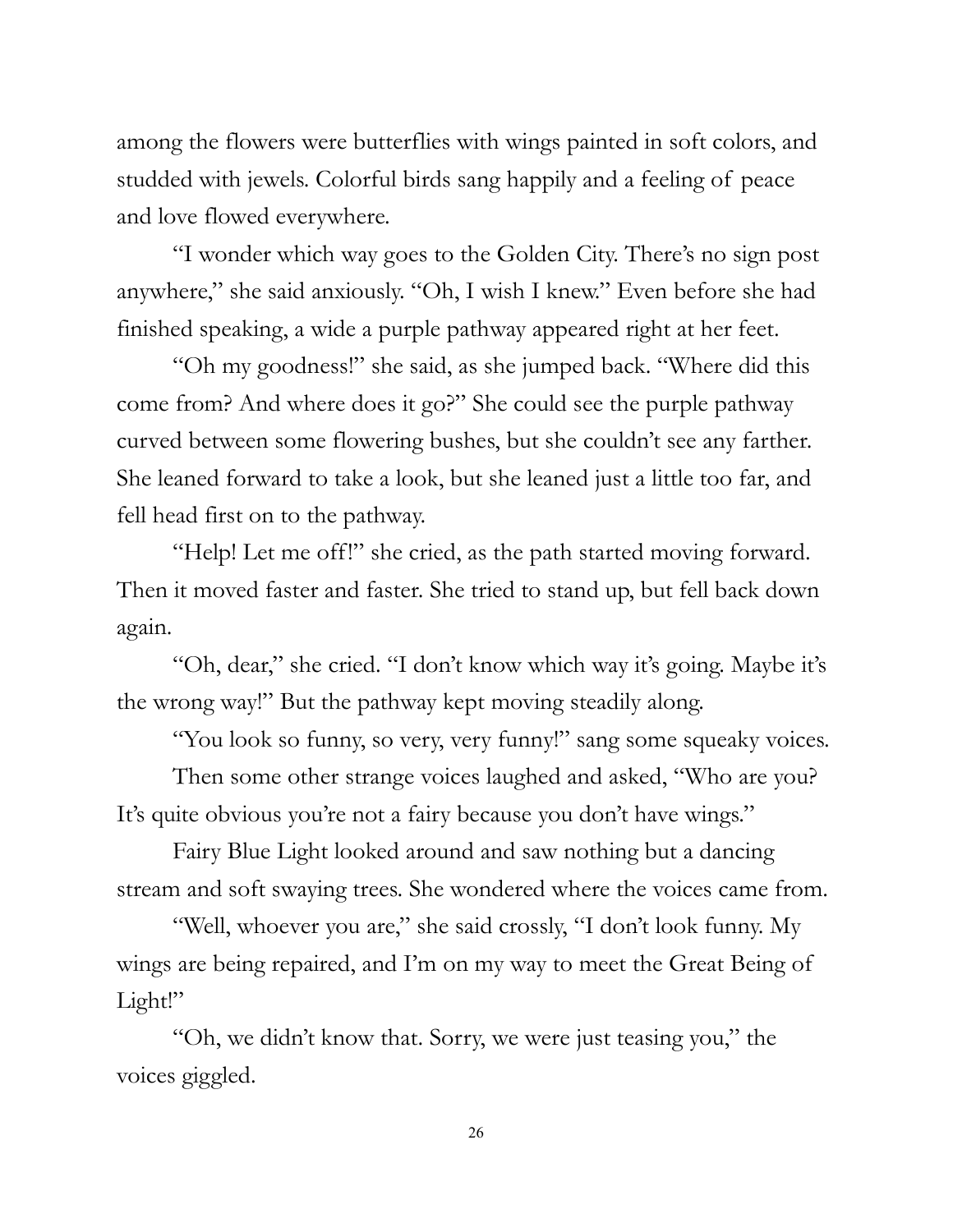"That wasn't nice of you," she scolded. "But, maybe you can help me. Could you please tell me if I'm going the right way or the wrong way?"

"Depends what you mean. What is the wrong way? We've never heard of that. There is only one way to go, and that is the right way, so how could you possibly think you are going any other way?"

"Well, I just thought . . . !" she stammered.

"That's your problem right there!" said a voice coming from somewhere. "You '*thought'*! Just let the path take you where you have to go."

"Do you mean, I am going the right way?" she asked again.

But no reply came. As the purple path moved along it passed masses of brightly colored flowers singing like a choir. Tiny bugs, running all over the place, stopped for a moment, and waved to her. Azure blue birds flew along with her, and some even settled on the path and chirped happily as they rode along with her. She wished she knew what they were telling her. But somehow, even though she didn't know why, she slowly began to feel much happier.

"What an incredible place this is," she laughed, as the pathway wound its way between the trees. "I wonder how far it goes, and how will I know when to get off?"

As the purple path turned the corner, Fairy Blue Light gasped and put her hands up to her eyes. Up ahead in the distance she saw a dazzling white light and the path was moving directly towards it. Then suddenly it stopped, almost throwing her off. She scrambled to stand up, and when she looked up she found the dazzling light had turned into a beautiful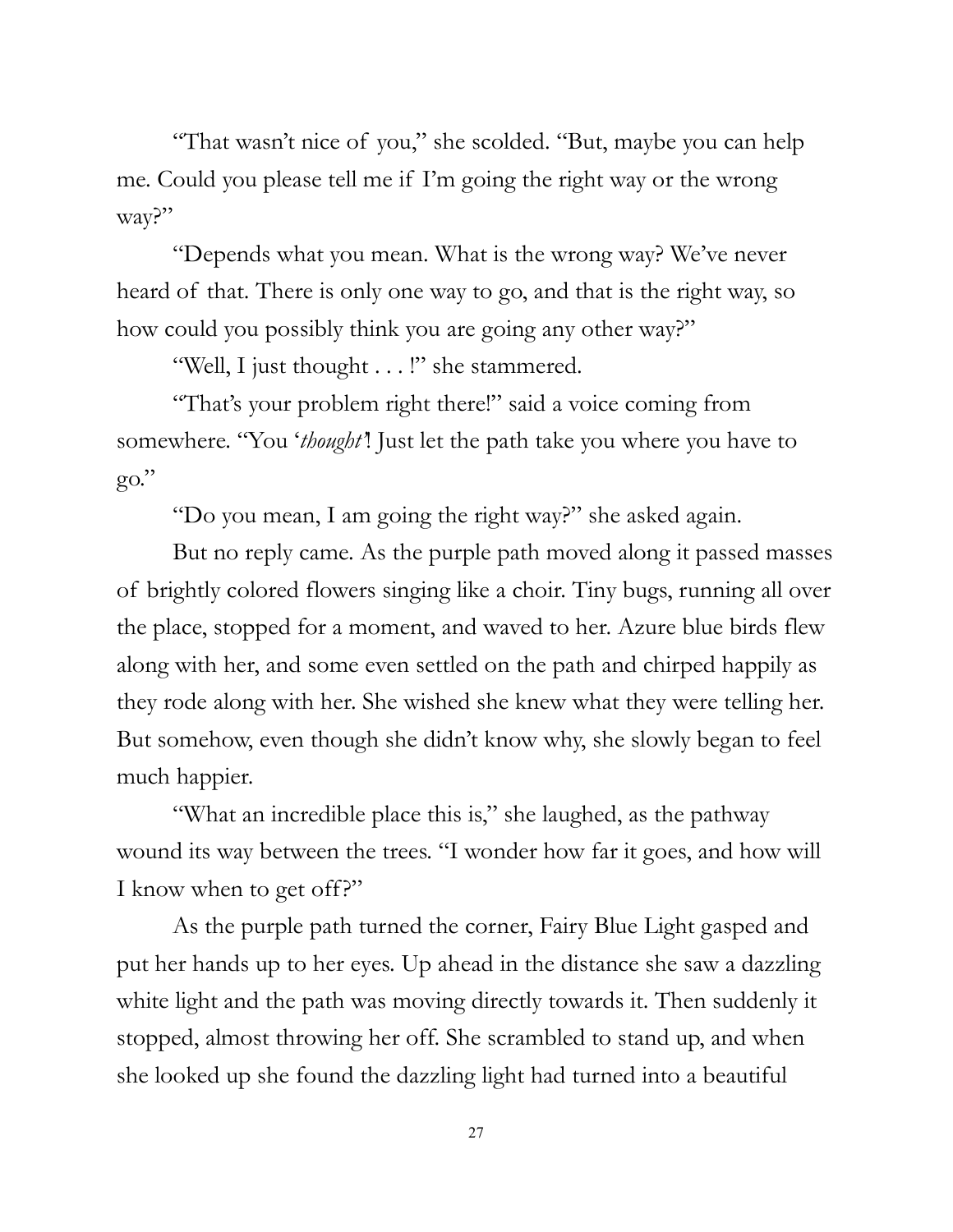woman in a long flowing soft white dress.

"Welcome to the Golden City Behind the Sun, Fairy Blue Light," she said, as she took her by the hand, and helped her off the pathway.

"My name is Ansela. I am your guide while you are visiting us. I hope you will enjoy being here in the Golden City Behind the Sun."

Fairy Blue Light just stood and stared. She had never seen anyone so beautiful. A hazy white light glowed from around her body, like rays from the Moon. Her eyes were violet, and her skin radiant with light. Long flowing golden curls fell softly down her back.

"Oh! . . . er . . . Thank you," she replied. "I'm sure I shall."

"I've heard all about your journey from Fairyland," said Ansela. "It really was quite an adventure."

"Yes, it was," replied Fairy Blue Light happily. "But, I'm glad it's over now!"

"Oh, are you!" laughed Ansela. "Maybe, it's only just beginning!"

"Oh, what do you mean?" asked Fairy Blue Light anxiously.

"Don't look so worried. I have some exciting things to tell you."

"Oh, really!" said Fairy Blue Light feeling puzzled.

"Yes! So why don't we sit down here and talk for a while."

Before she finished speaking, two ornate glass chairs appeared, and they both sat down.

Ansela waited for Fairy Blue Light to settle down, and then turned to her and said, "Fairy Blue Light, have you noticed that you are no longer a little shy frightened fairy?"

Fairy Blue Light looked very surprised and said, "Do you mean that I'm growing taller? If I am, my wings won't fit me, and the dragonflies will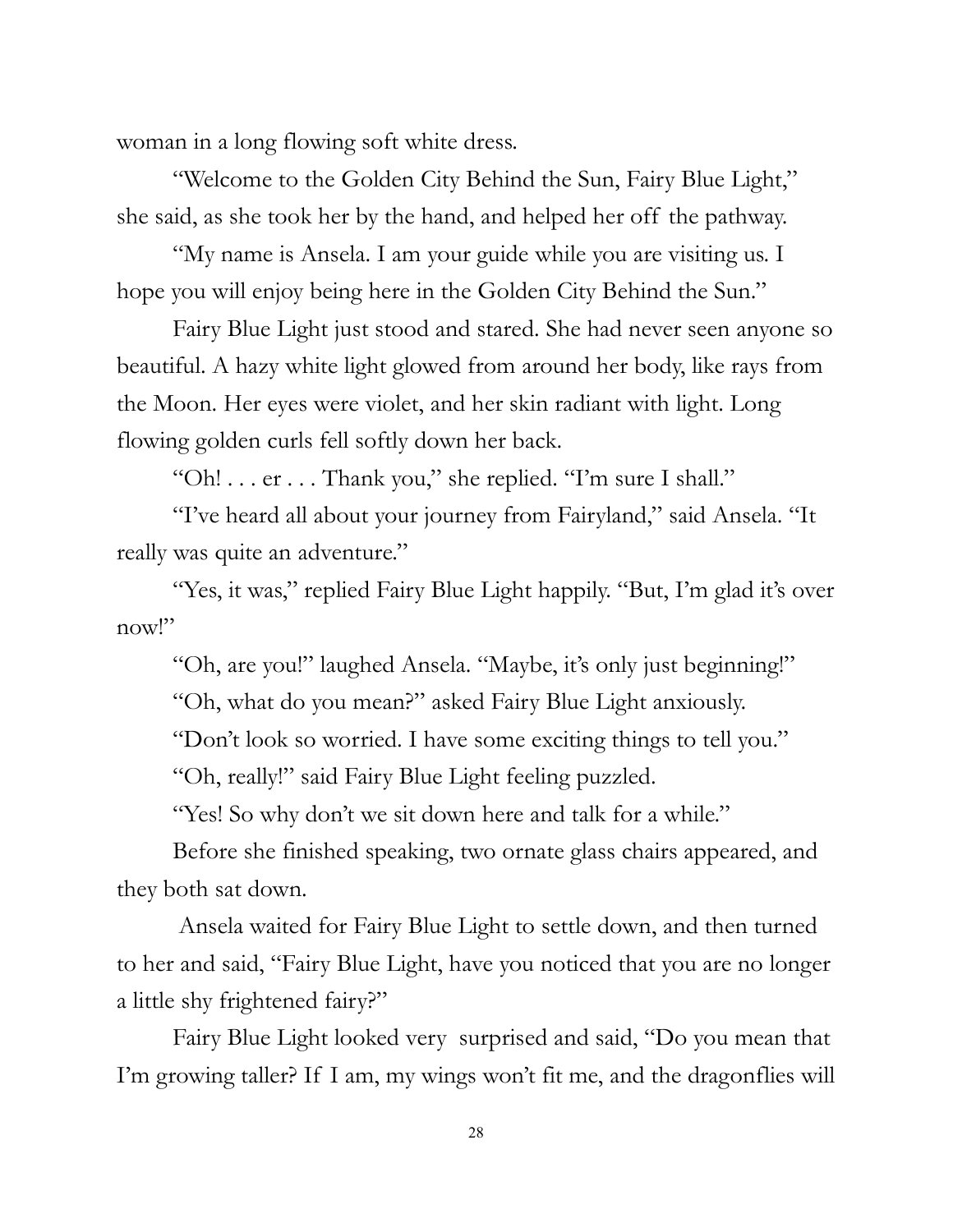be angry with me."

"No, not taller on the outside," laughed Ansela. "I'm talking about the inside. That's where it counts. I have a strong feeling that perhaps you won't need wings any more."

"But if I don't have wings, I can't fly anywhere. That would be awful, and I wouldn't be a Fairy," replied Fairy Blue Light sadly.

"I don't have wings, but I can go anywhere. All I have to do is to think of where I want to go, and I am there."

Fairy Blue Light thought for a moment and then said, "Oh, that's what Mother Nature does, and once, it almost happened to me. It's not quite the same, but when I first got here, I didn't know which way to go, and a path suddenly appeared and brought me here."

"Yes, that's right Fairy Blue Light. Thoughts are like little bees buzzing around, all waiting for directions. But, if we don't tell those thoughts what to do, they go anywhere they want to, and get us into a lot of trouble."

"Really?" Fairy Blue Light giggled.

"Why don't we walk for a while, and we can talk at the same time," she said getting up as the chairs disappeared.

"Fairy Blue Light, it's been a long time since you left Fairyland. Can you remember why you left?"

"Oh, yes," she replied hastily. "I was given a job to do, and because I was afraid, I refused to listen."

"Yes, that's right," replied Ansela taking her by the hand. "But, now you're going to be helped."

Fairy Blue Light frowned and said, "But, how can anyone help me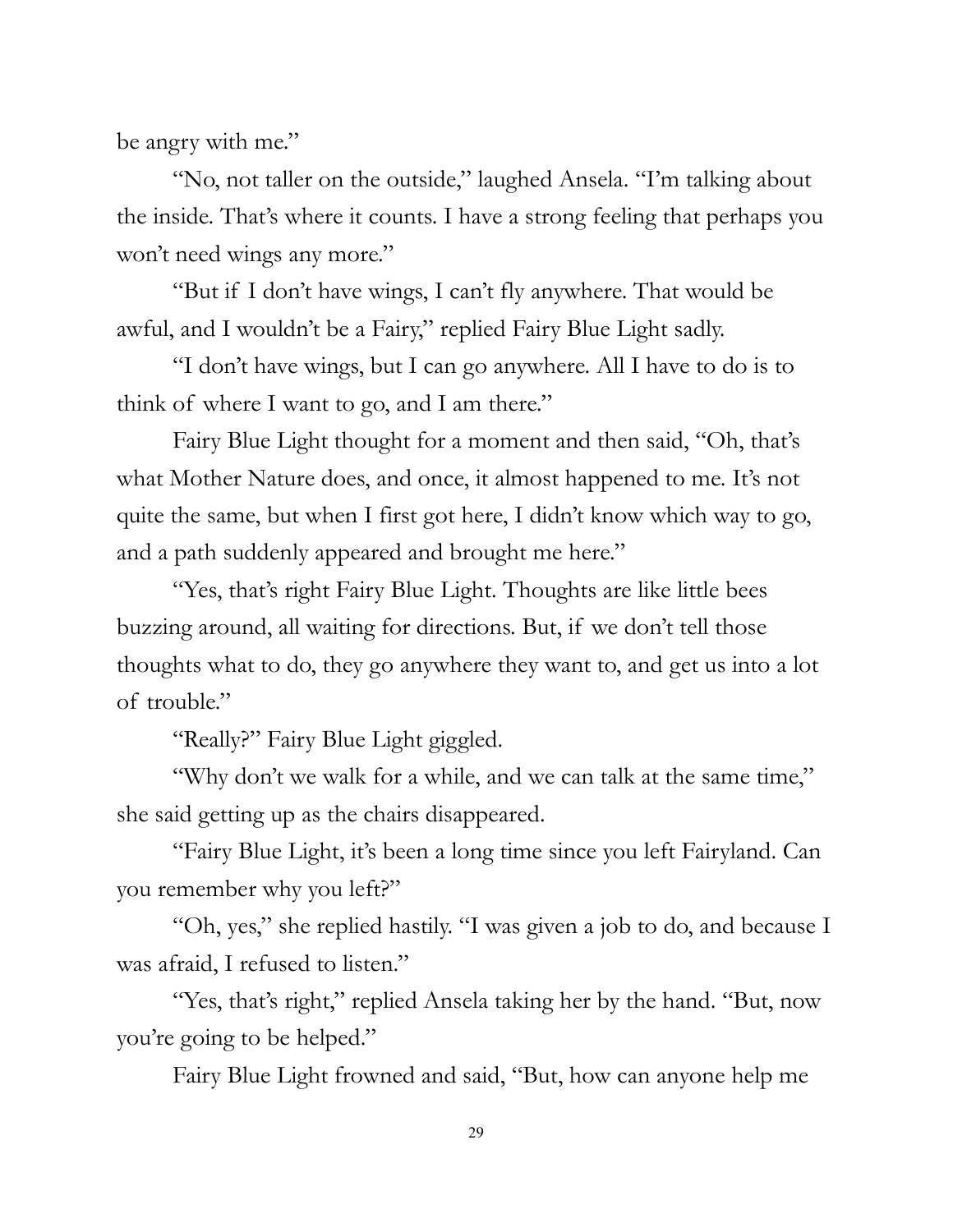when I don't remember any more?"

"Well, to begin with, you have to find out why you were afraid," she replied. "That is what I am going to help you with. Before you meet the Great Being of Light, you must learn more about yourself. Then, and only then, can he help you."

"Ansela, how do you know so much about me?" asked Fairy Blue Light stopping and looking right up at her. "And how did you know I was coming to the Golden City Behind the Sun?"

"My goodness me, you do like asking questions," said Ansela laughing. "Well, it's very exciting, so do try and keep still for a moment, and I will tell you."

"All right, I promise I'll try," laughed Fairy Blue Light, as she made herself walk slowly beside Ansela.

"First, did you know that everyone has a special Fairy to look after them?" she asked.

"Oh yes, I have lots of friends at home and we always look after each other."

"No, I don't mean ones you can see," she replied.

"Then where are they if you can't see them?" asked Fairy Blue Light.

"Well, the most important thing is that you have to believe in us, and when you need help, we're right beside you."

"That must be a full time job," laughed Fairy Blue Light.

"Yes, that's true. But we only help when we're asked. Some of us are not very busy and that makes us sad."

"But I didn't know about you, until *you* came to *me*," said Fairy Blue Light.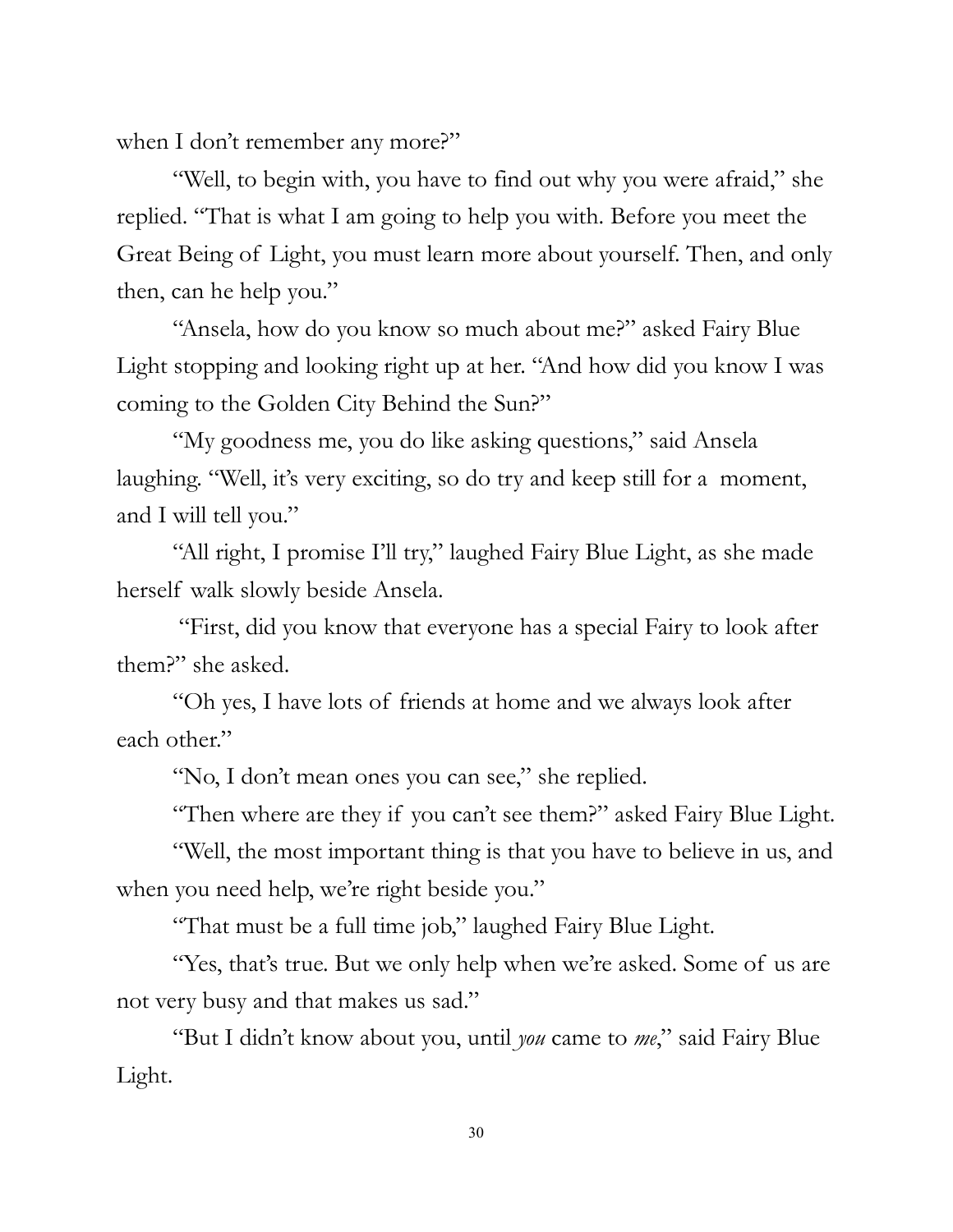"Yes, there are certain times when we have to let you know that we're with you. When you were too afraid to tell anyone how you felt, I was the only one who knew."

"Oh, Ansela! I'm so glad you did," said Fairy Blue Light, as she turned around and gave her a big hug.

"I want you to remember what you just said Fairy Blue Light," she replied firmly.

"Oh, I'll never forget it, because it's true."

Fairy Blue Light now skipped along beside Ansela. Her dainty feet pointed gracefully as she twisted and twirled.

"Where are we going to Ansela?" asked Fairy Blue Light, as she pulled back her long silver hair and twisted it up on top. "The path winds round and round, and seems to go on forever."

"Today, we're going to meet someone who is going to tell you all about loving and caring."

"Oh, I know all about that. I love all my friends very much," said Fairy Blue Light.

 "Yes, but that's only a part of it. Did you know that you cannot really love another until you first love yourself?" asked Ansela.

Fairy Blue Light laughed. "That sounds silly! I don't know what you mean. Is it a riddle? Riddles and I don't get along together."

"No, it's not a riddle," said Ansela. "How do you know what love is, if you don't love yourself first?"

"I've never thought about that. It's much easier to love someone else," replied Fairy Blue Light.

She turned and looked directly at Ansela and said, "I still think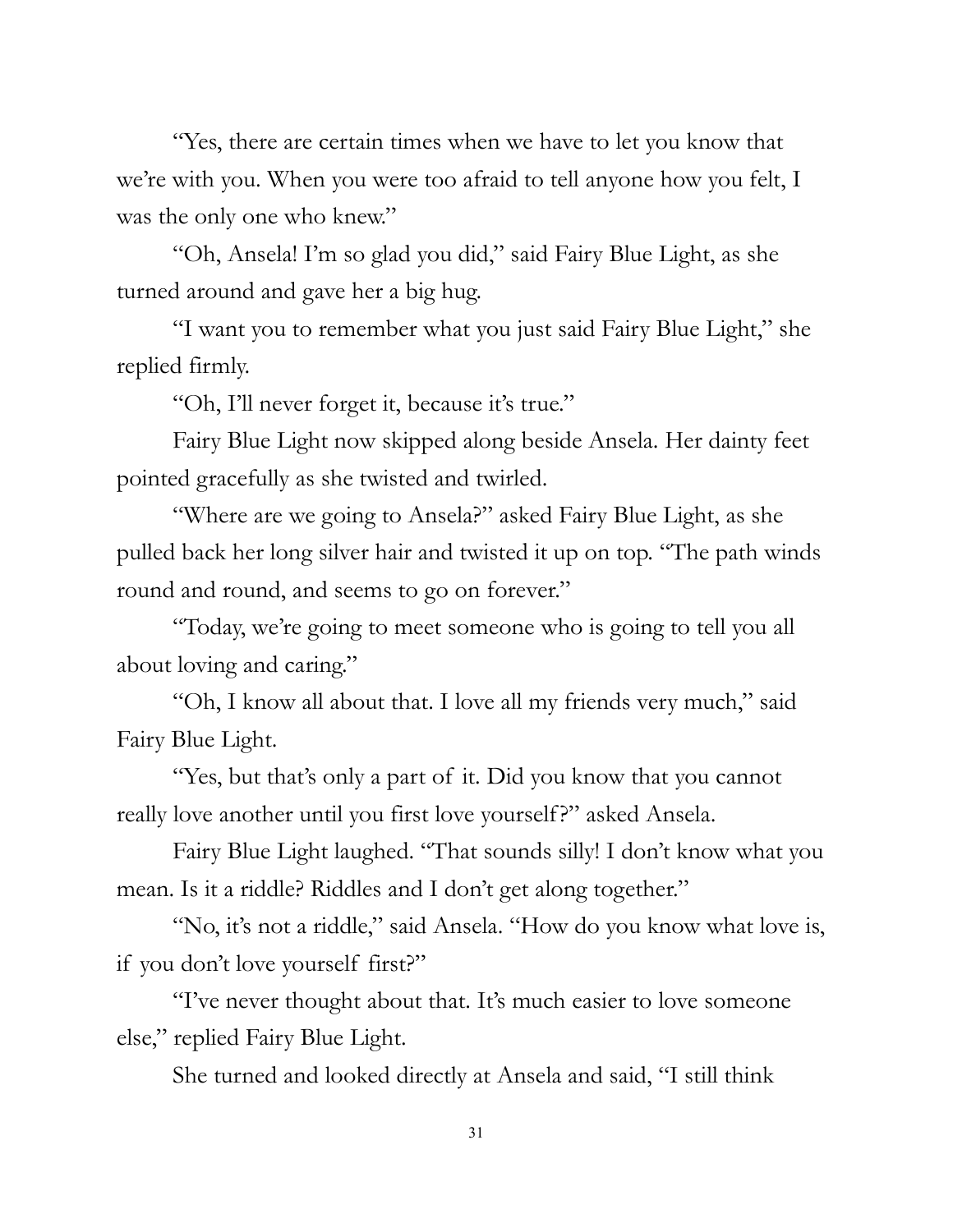you're teasing me."

"Well, we'll soon find out. I can see you're ready to learn where love comes from," she replied.

"I know where it comes from. It comes from the heart," said Fairy Blue Light. "It couldn't come from your stomach! Can you imagine seeing a card on Valentine's Day with a stomach on it instead of a heart?" she giggled.

"No! I most certainly can't," replied Ansela laughing too. "But, you know that Valentine's day is very important to the fairies and elves."

"Yes, I know it is," replied Fairy Blue Light. "That's the day we remind the mortals to love each other. But I don't understand why we have to remind them of something so beautiful. Why don't they just love everyone all the time?"

"I agree too, but it all began sometime ago. Why don't you let me tell you all about it?"

"Oh, yes please," said Fairy Blue Light excitedly. Fairy Blue Light and Ansela sat down on a soft patch of green grass beside a bubbling stream that gurgled as it jumped over the rocks. The graceful sweeping foliage of the Weeping Willow trees blew gently back and forth above them.

From out of somewhere, tiny bugs, butterflies and bees, crept up to them and also waited eagerly for Ansela to begin her story. Everyone was hushed and waiting.

 "Once upon a time," she began, "just before Valentine's Day, a very naughty elf whispered something very bad to a mortal boy. He told him to draw a picture of a red heart pierced in two by an arrow. The boy was so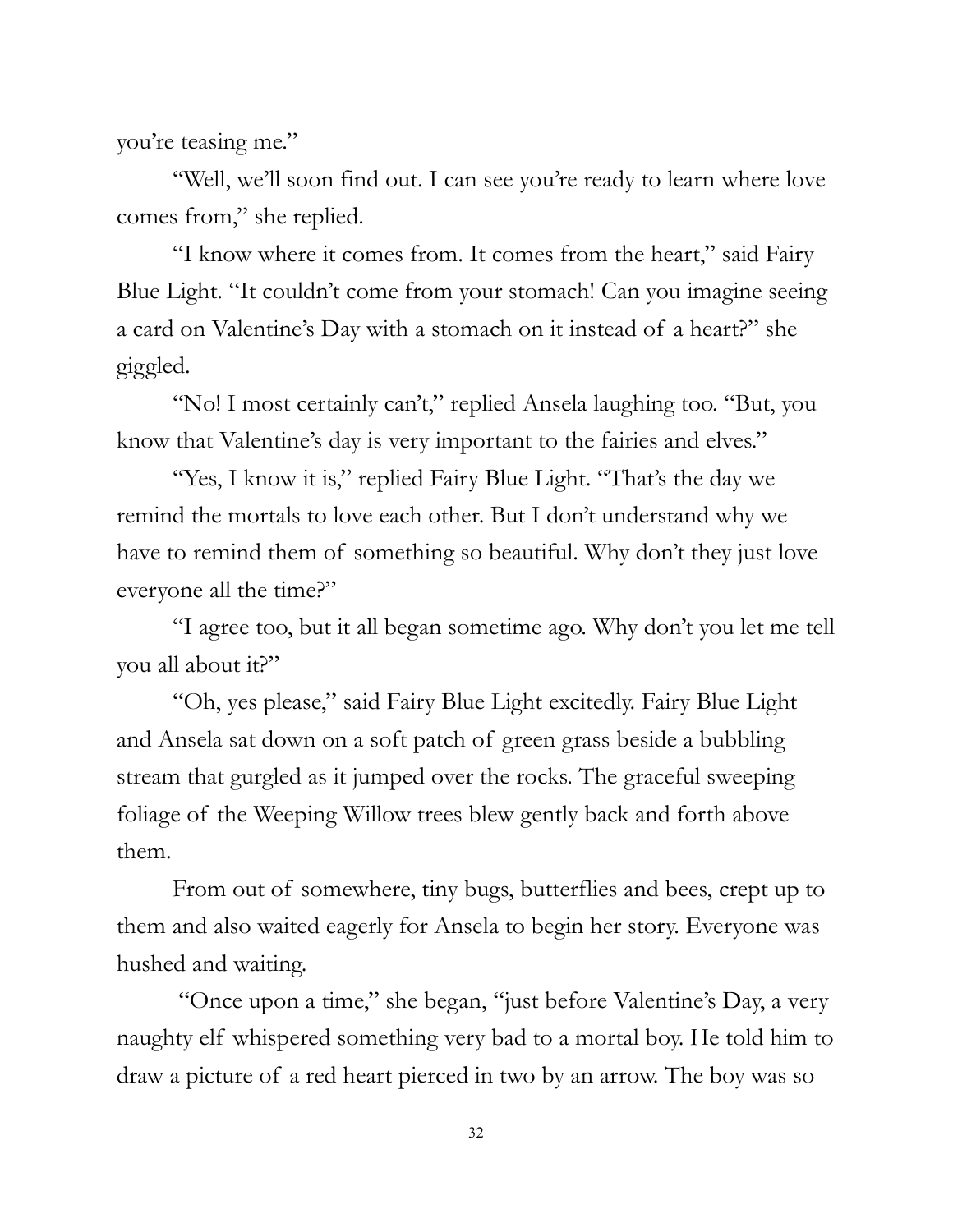proud of his picture that he persuaded all of his friends to buy one. From there, the idea grew and grew. This prank was so serious that the elf was banished from Fairyland forever.

"Oh, how terrible Ansela,!" said Fairy Blue Light sadly.

"But, wait that is not all. When he realized how serious it was, he offered to do the never ending job of repairing all the broken hearts from everywhere. He is having a very difficult time."

"That is awful Ansela! He must be terribly sad. I really feel sorry for him."

"No Fairy Blue Light. You mustn't feel sorry for him, because that means you agree with him, and that is wrong."

Fairy Blue Light nodded, and tried to grasp what she meant. It must be important if Ansela said it was.

"I think the time has come for you to meet him."

As they stood up, the tiny creatures quickly disappeared, and they were left alone.

"Oh, who is he? And where does he live?" asked Fairy Blue Light excitedly. "I don't see any houses around here."

"His name is Helf, the Broken Heart Elf, and he doesn't live near here. But there is an easy way to get to him. Just close your eyes, and imagine that he is telling you all about mending broken hearts."

Fairy Blue Light looked startled. She was getting used to the flowers and trees talking to her, and seeing their extra bright colors, but this was just too much.

"How can I wish to go somewhere, if I'm not really sure I want to go there?" asked Fairy Blue Light. But, before she had time to reply, a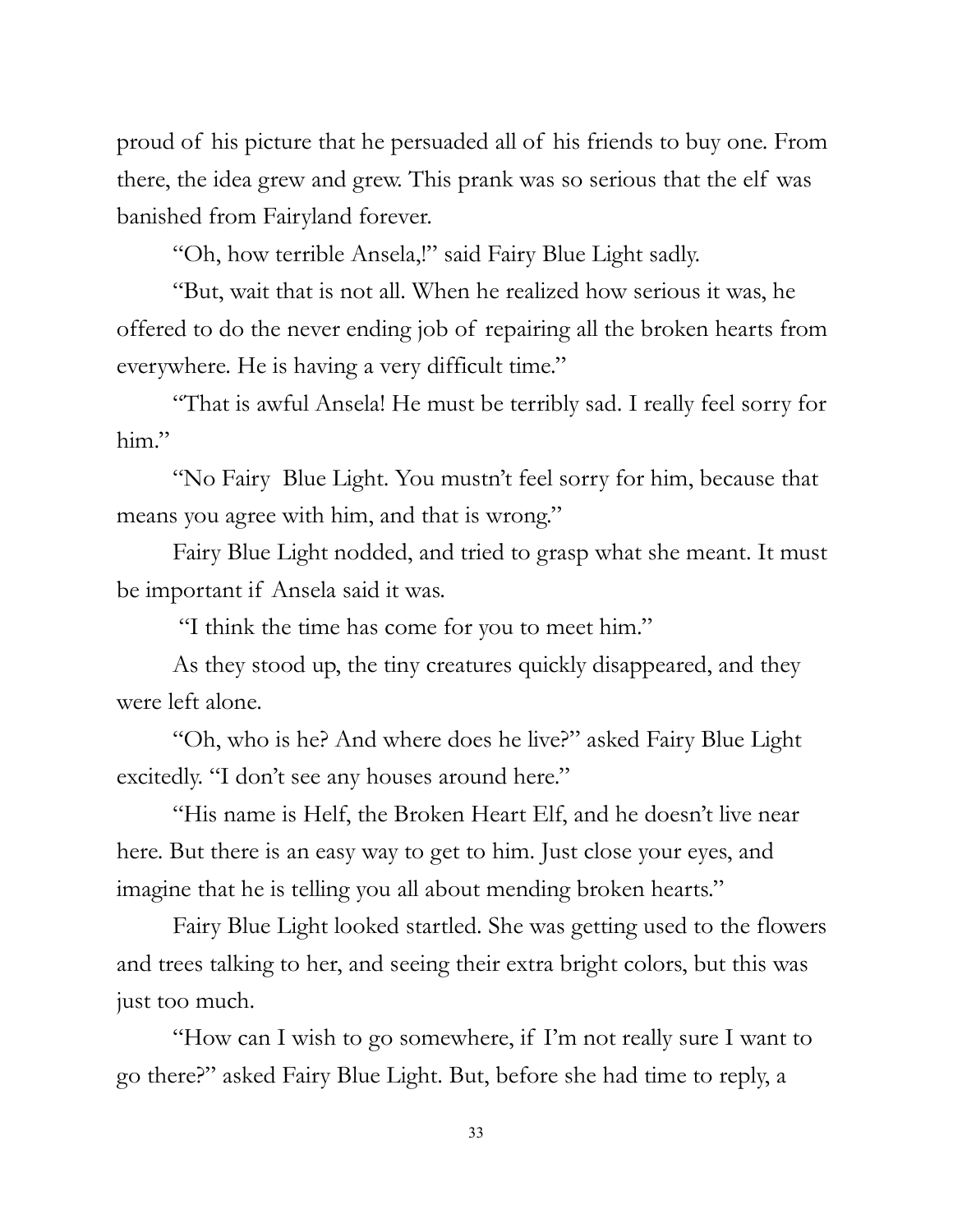'whoosh' of warm air picked her up and carried her off.

"Ansela! Ansela! Help! Where am I going? Please come with me," she cried. But Ansela didn't reply. After a while of floating somewhere, she felt herself falling slowly downwards. The blanket of warm air landed her gently on a velvety pink rose petal.

"Where am I?" she asked, looking around. "And where is Helf?"

Ansela, and all her friends were now forgotten as the frightened little fairy curled up on the warm rose leaf, and melted into its softness. Just as she began to feel safe, along came another gust of wind and swept her off again. But, this time the wind was cold and clammy.

"Help! Help!" she cried again. "Where am I going? I don't like this! Please put me down," she begged.

But, this time she knew she was all alone. There was no way to turn back to that lovely warm spot on the rose leaf.

But Ansela was still there. She watched over Fairy Blue Light as she was swept away by the cold clammy wind. She wanted to help her, but knew that all she could do was to watch and wait. Fairy Blue Light had to go on alone. The only thing she could do was to whisper to her to let her know that she really wasn't alone, even though it felt like it.

Now that Fairy Blue Light is so frightened, do you think she'll remember Ansela is still looking after her?

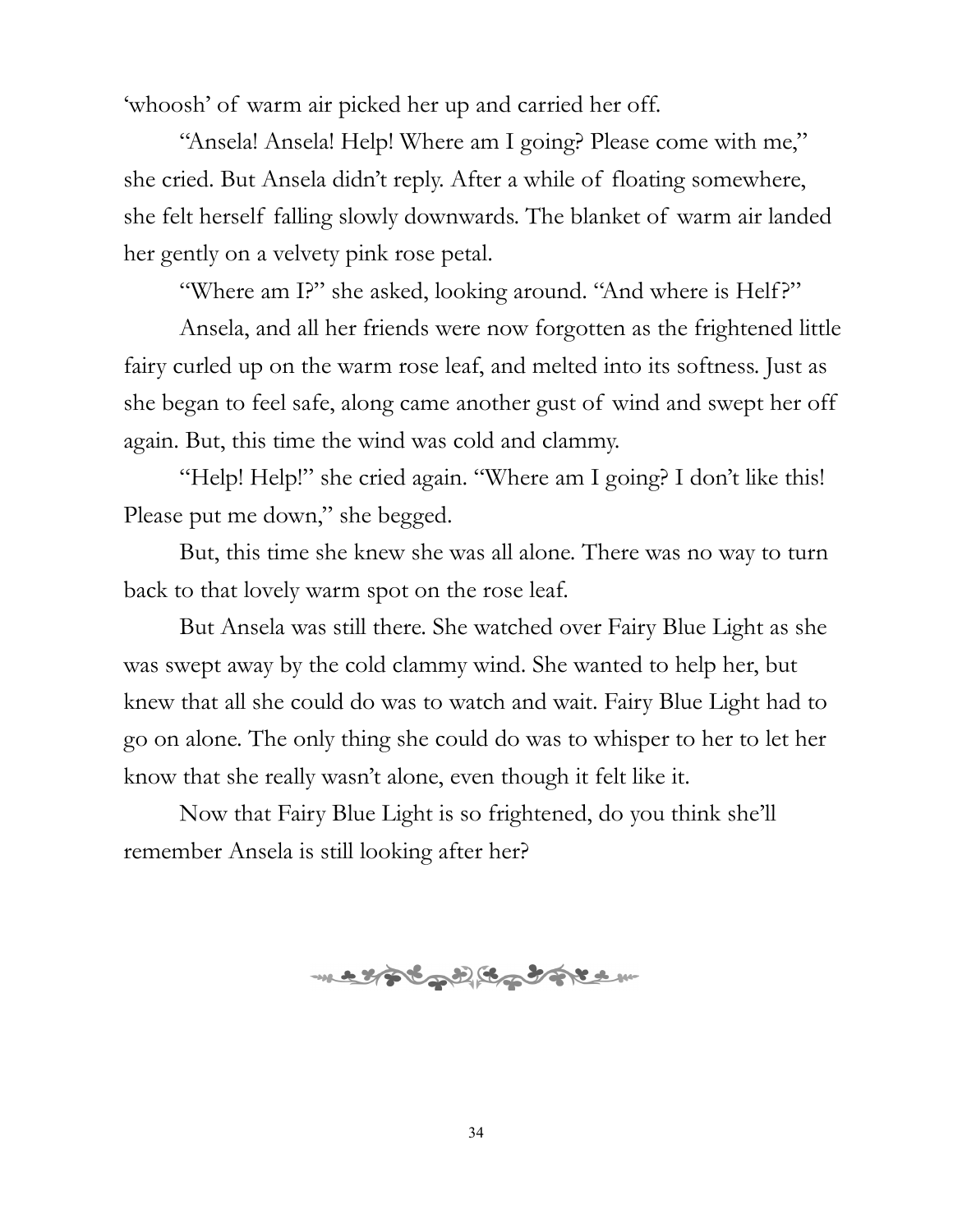## Question

Sometimes it's hard to make a decision. What kind of decisions do you make every day?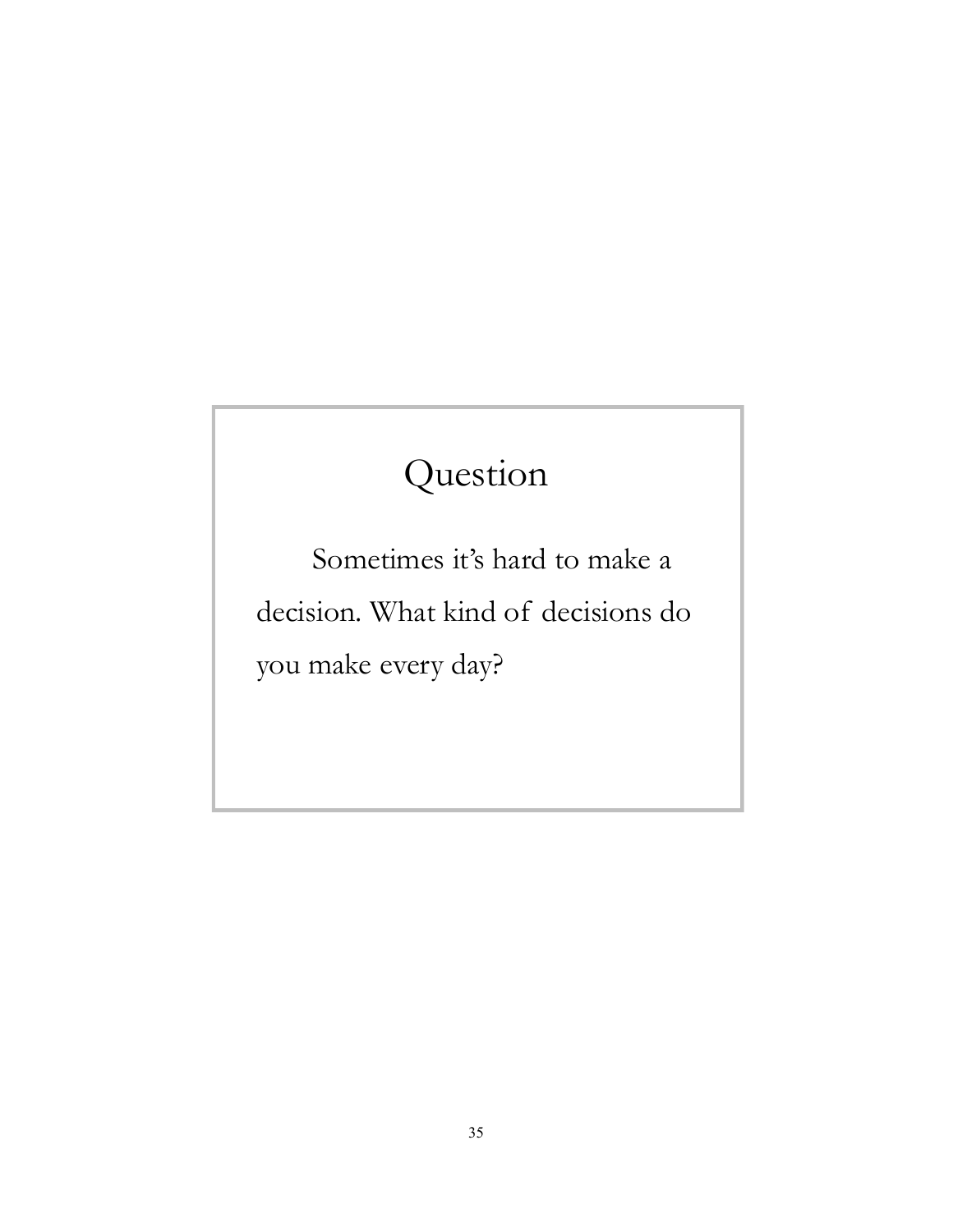### Project

*Take out your colored pencils or paints, and color the spinning wheel a dark brown. Some parts of it can be light brown and a deep yellow. Make it look like wood.*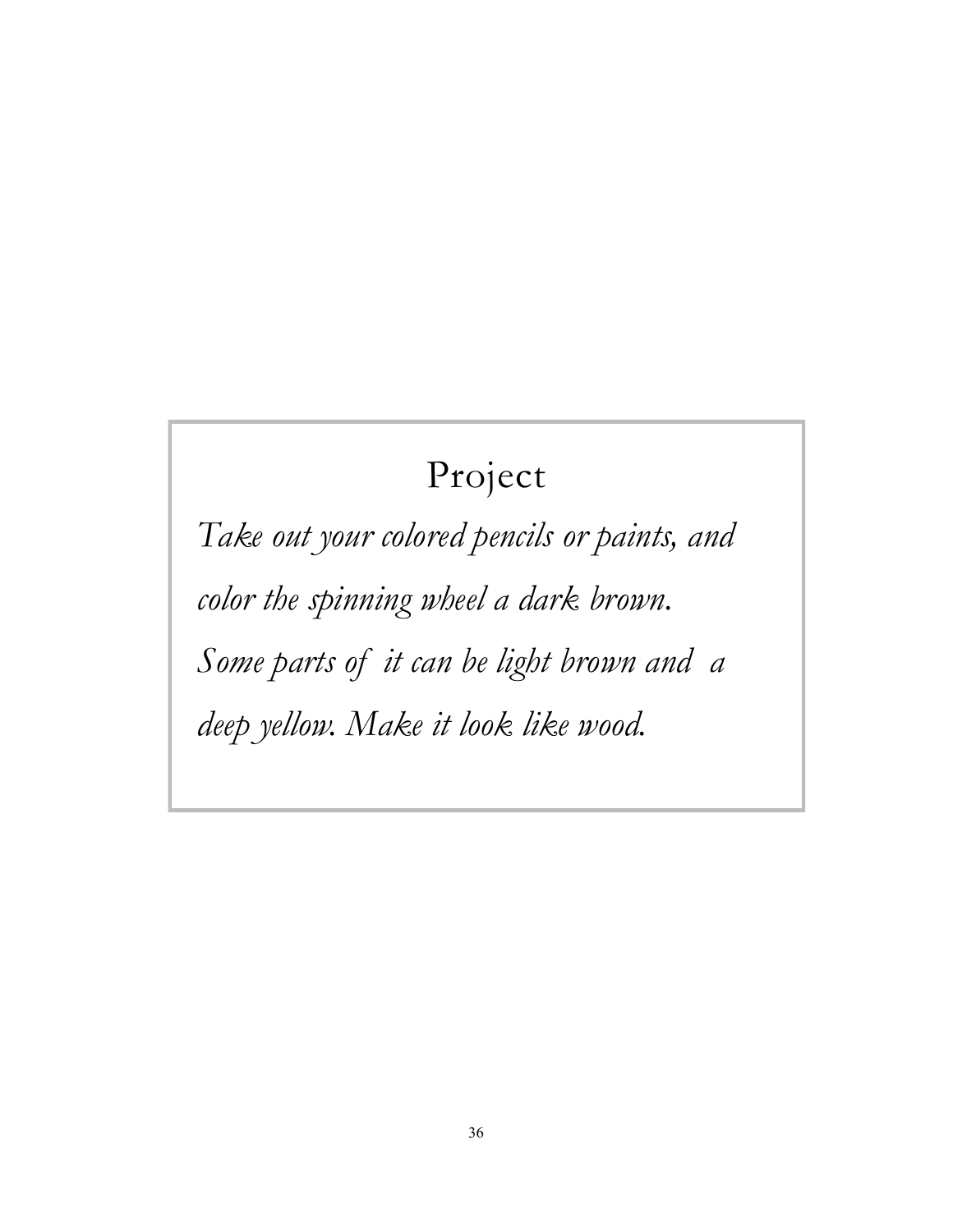